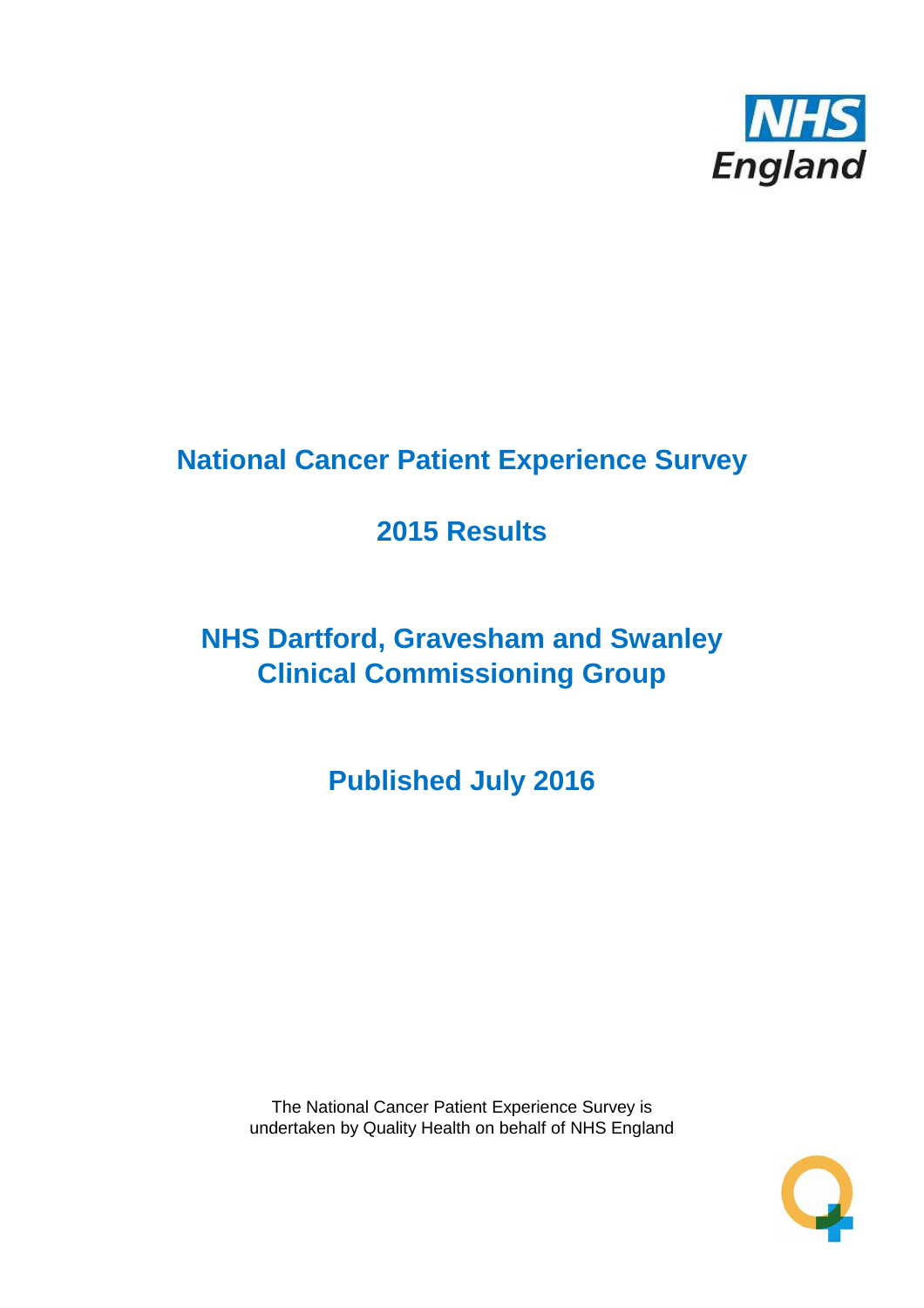### **Introduction**

The National Cancer Patient Experience Survey 2015 is the fifth iteration of the survey first undertaken in 2010. It has been designed to monitor national progress on cancer care; to provide information to drive local quality improvements; to assist commissioners and providers of cancer care; and to inform the work of the various charities and stakeholder groups supporting cancer patients.

The survey was overseen by a national Cancer Patient Experience Advisory Group. This Advisory Group set the principles and objectives of the survey programme and guided questionnaire development.

The survey was commissioned and managed by NHS England. The survey provider, Quality Health, is responsible for designing, running and analysing the survey.

Full national results and other reports are available at www.ncpes.co.uk

Further details on the survey methodology and changes to the 2015 survey can be found in the Annex. Note that a number of significant changes were made to the 2015 survey so caution should be taken in directly comparing data from the 2015 survey to the findings of the previous CPES surveys. No comparisons with previous surveys are presented in this report.

#### **This report**

The report shows how this CCG scored for each question in the survey, compared with national results. It is aimed at helping individual CCGs to understand their performance and identify areas for local improvement.

Note that responses for questions with 1-20 respondents have been suppressed. This is to protect patient confidentiality and because uncertainty around the result is too great.

#### **Data tables**

The data tables presented in this report show the following for each question:

- **Column 1** shows the number of respondents to this question
- **Column 2** shows the unadjusted 2015 score for this CCG
- **Column 3** shows the case-mix adjusted 2015 score for this CCG
- **Column 4** shows the lower limit of the expected range of scores for this CCG (the top of the pale blue section on the Comparability chart - see below)
- **Column 5** shows the upper limit of the expected range of scores for this CCG (the bottom of the dark blue section on the Comparability chart - see below)
- **Column 6** shows the National Average score for this question.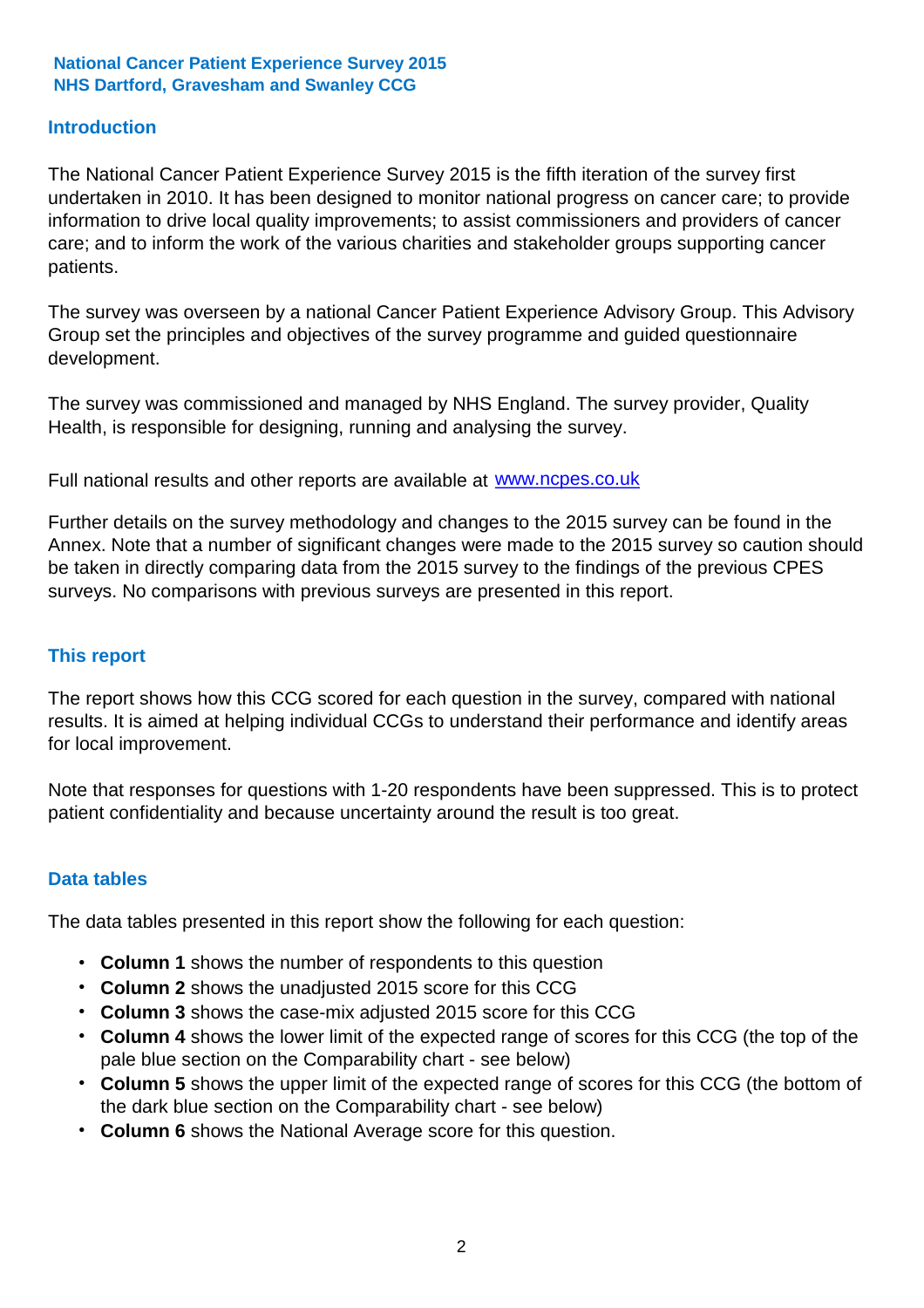Results for individual response options are presented in the detailed data tables **WWW.ncpes.co.uk** Confidence Intervals for unadjusted and case-mix adjusted data are provided in these tables.

Expected ranges and 95% Confidence Intervals highlight the uncertainty around the results. The size of the expected ranges and confidence intervals will be different for each question, and depends on the number of respondents and the range of their responses.

For further details on case-mix adjustment and the scoring methodology used, please refer to the Annex.

### **Comparability charts**

For the 2015 survey, we have adopted the CQC standard for reporting comparative performance, based on calculation of "expected ranges". This means that CCGs will be flagged as outliers only if there is statistical evidence that their scores deviate (positively or negatively) from the range of scores that would be expected for CCGs of the same size.

The Comparability charts in this report show a bar with these expected ranges (in grey), higher than expected (in dark blue), and lower than expected (in pale blue). A black dot represents the actual score of this CCG.

The same colour convention has been used in Column 3 of the Data tables.

For further details on expected ranges, please refer to the technical document at **www.ncpes.co.uk** 

#### **Tumour group tables**

The final set of tables in this report show the scores for each question for each of the 13 tumour groups, with a comparative national score for that tumour group.

These breakdowns are intended as additional information for CCGs to understand the differences between the experiences of patients with different types of cancer. The numbers are generally relatively small and may not be statistically significant. They should therefore be treated with some caution.

#### **Notes on specific questions**

Question 5 in the survey has not been scored. However, the unscored data is useful and has been published alongside the other results in this report. This question asked respondents to "tick all that apply". The results show all of the responses given including where respondents chose two or more options.

Questions used to direct respondents to different parts of the survey (questions 4, 17, 24, 27, 40, 43, 46) and other demographic and information questions are not reported.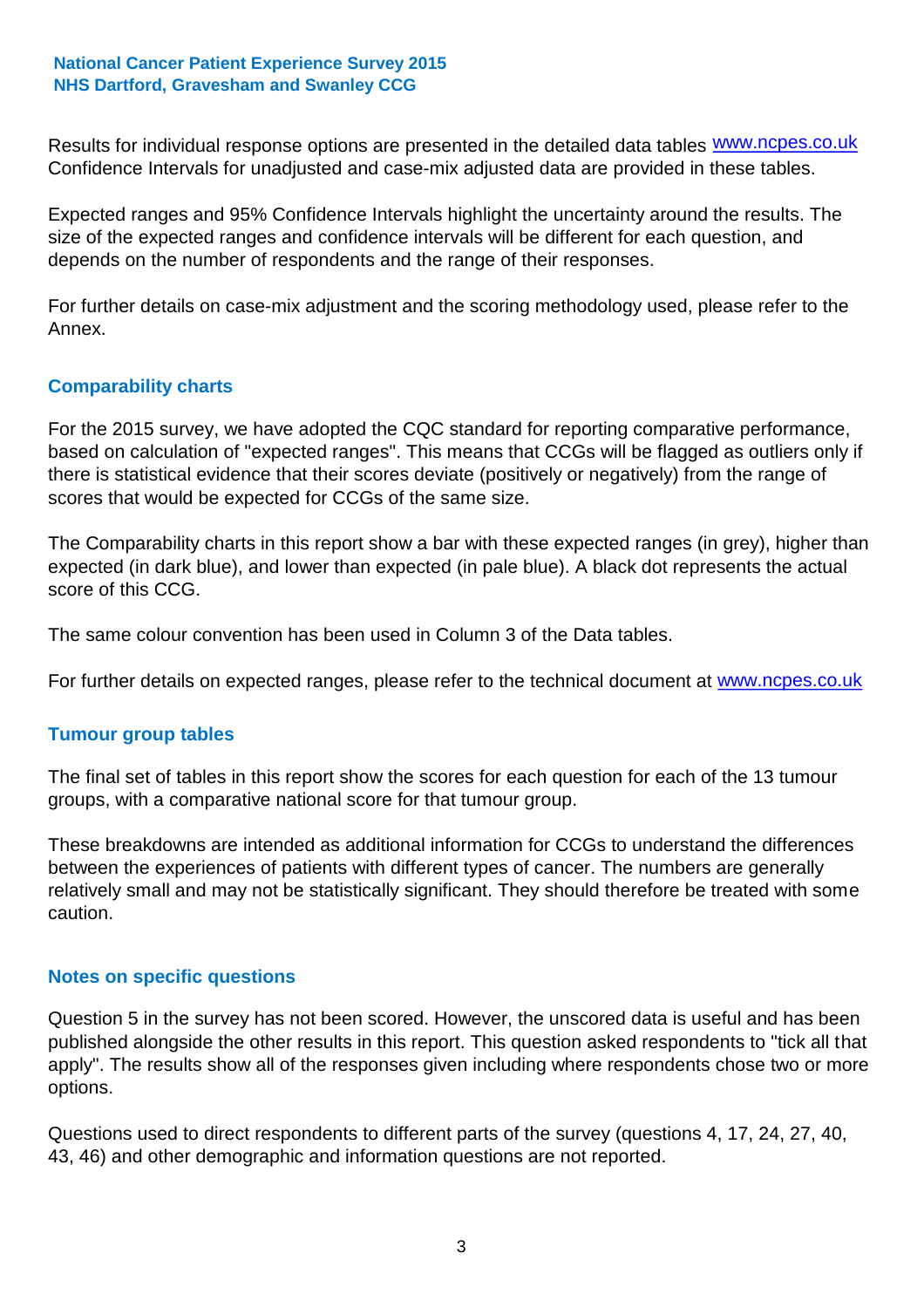#### **How to use the data**

Unadjusted data should be used to see the actual responses from patients relating to the CCG.

Case-mix adjusted data, together with expected ranges, should be used to understand whether the results are significantly higher or lower than national results.

Case-mix adjusted data, together with (case-mix adjusted) Confidence Intervals (presented in the detailed data tables **www.ncpes.co.uk**), should be used to understand whether the results are significantly higher or lower than the results for another CCG.

#### **Response rates**

Numbers of respondents by tumour group, age and gender can be found in the Annex.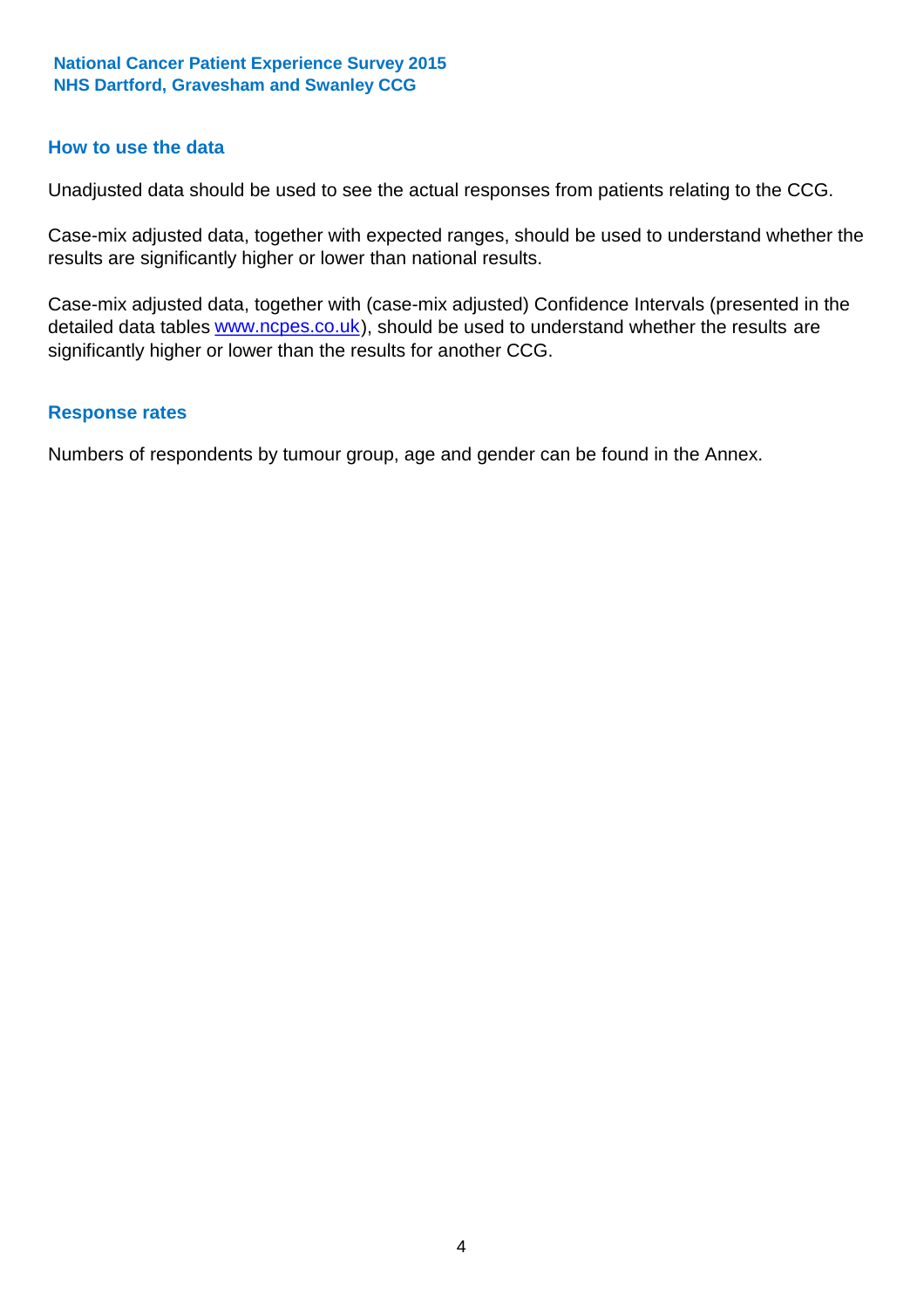### **Executive Summary**

average rating of 8.6. Asked to rate their care on a scale of zero (very poor) to 10 (very good), respondents gave an

The following questions are included in phase 1 of the Cancer Dashboard developed by Public Health England and NHS England\*:

- **76%** of respondents said that they were definitely involved as much as they wanted to be in decisions about their care and treatment
- **91%** of respondents said that they were given the name of a Clinical Nurse Specialist who would support them through their treatment
- when asked how easy or difficult it had been to contact their Clinical Nurse Specialist 84% of respondents said that it had been 'quite easy' or 'very easy'
- **87%** of respondents said that, overall, they were always treated with dignity and respect they were in hospital
- **93%** of respondents said that hospital staff told them who to contact if they were worried about their condition or treatment after they left hospital
- **59%** of respondents said that they thought the GPs and nurses at their general practice definitely did everything they could to support them while they were having cancer treatment.

Detailed results for these and other questions are set out in the sections that follow.

#### \* www.cancerdata.nhs.uk/dashboard

The questions were selected in discussion with the national Cancer Patient Experience Advisory Group and reflect four key patient experience domains: provision of information; involvement in decisions; care transition; interpersonal relations, respect and dignity. The figures presented above are all case-mix adjusted.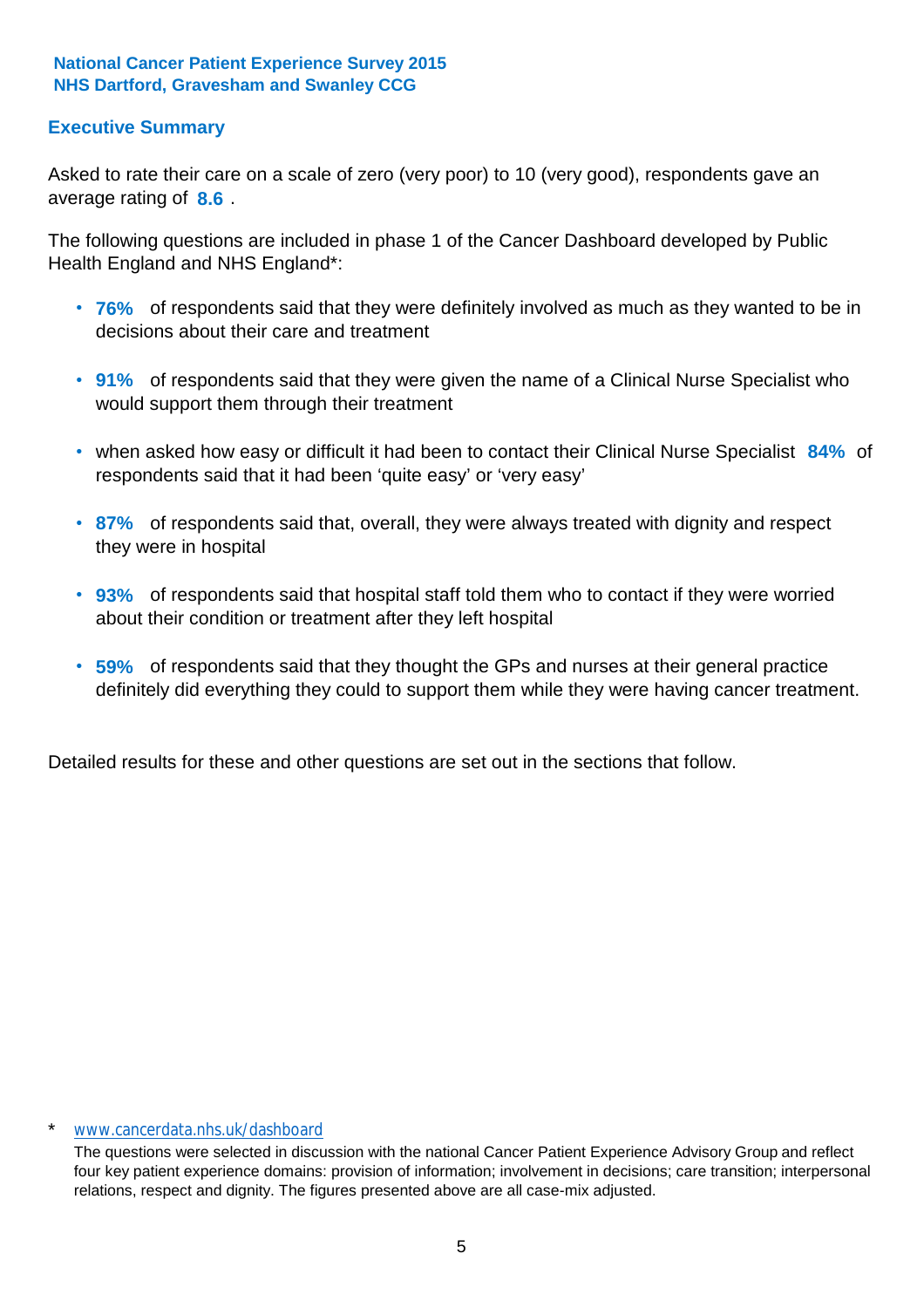# **Questions which scored outside expected range**

|                 |                           |     |                                                                          | 2015 Case-mix Adjusted                                  |                                           |                              |
|-----------------|---------------------------|-----|--------------------------------------------------------------------------|---------------------------------------------------------|-------------------------------------------|------------------------------|
| Question        | Your overall NHS care     |     | 공<br>mis<br>ິ<br>₾<br>SQ<br>ccc<br>CCC<br>$\frac{1}{\alpha}$<br>Q<br>ਕੁੱ | Ф<br>range<br>ሟ<br>᠊ᠸ<br>ecte<br>limit<br>$\Omega$<br>₽ | Jpper<br>expected<br>range<br>limit<br>٩Ť | Score<br>āť<br>erage<br>lana |
|                 |                           |     |                                                                          |                                                         |                                           |                              |
| Q <sub>55</sub> | Patient given a care plan | 304 | 41%                                                                      | 28%                                                     | 38%                                       | 33%                          |
|                 |                           |     |                                                                          |                                                         |                                           |                              |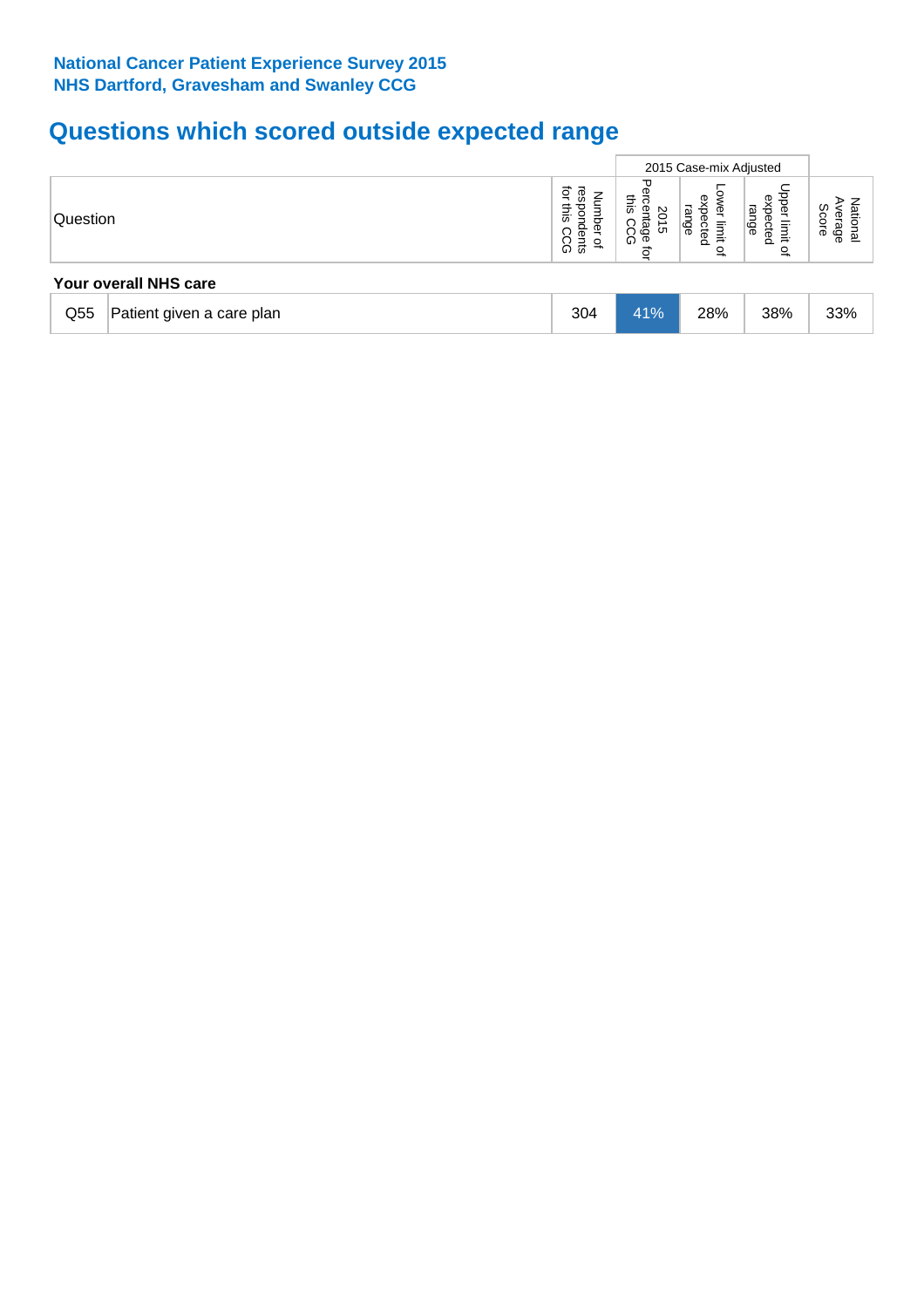# **CCG results**

### **Seeing your GP**



|    |                                                                |                                         |                             |               | 2015 Case-mix Adjusted     |                            |                           |
|----|----------------------------------------------------------------|-----------------------------------------|-----------------------------|---------------|----------------------------|----------------------------|---------------------------|
|    | Question                                                       | respondents<br>Number<br>$\overline{a}$ | 2015<br>Unadjusted<br>Score | 2015<br>Score | Expected<br>range<br>lower | Expected<br>range<br>nbber | National Average<br>Score |
| Q1 | Saw GP once / twice before being told had to go to<br>hospital | 295                                     | 76%                         | 76%           | 71%                        | 81%                        | 76%                       |
| Q2 | Patient thought they were seen as soon as necessary            | 394                                     | 80%                         | 80%           | 79%                        | 86%                        | 82%                       |

|    |                                                                             |                                                 | No. |
|----|-----------------------------------------------------------------------------|-------------------------------------------------|-----|
|    | Beforehand, did you have all the<br>information you needed about your test? | Yes                                             |     |
|    |                                                                             | No, I would have liked more written information |     |
| Q5 |                                                                             | No, I would have liked more verbal information  |     |
|    |                                                                             | I did not need / want any information           |     |
|    |                                                                             | Don't know / can't remember                     |     |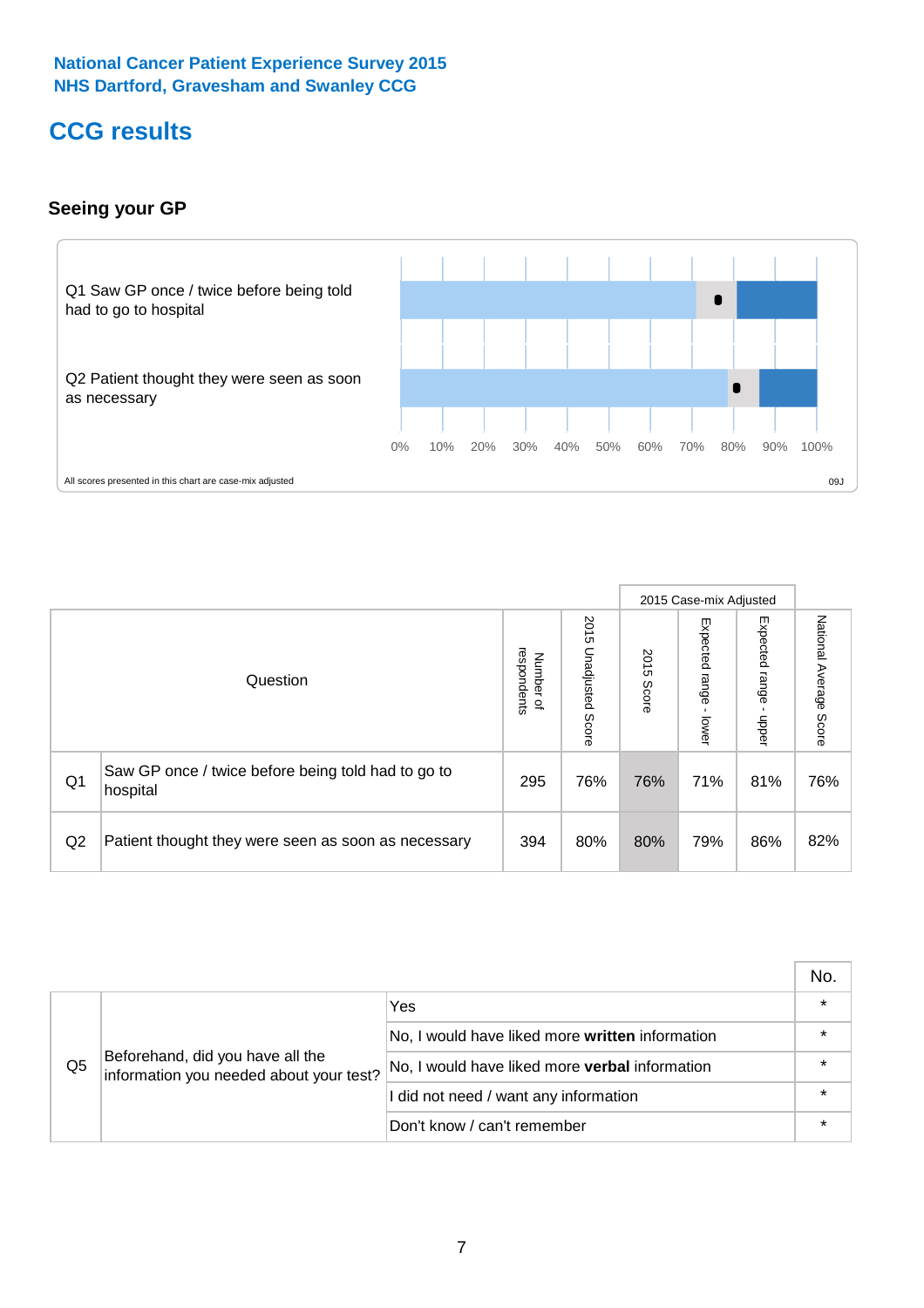### **Diagnostic tests**



|                |                                                                       |                                   |                             |               | 2015 Case-mix Adjusted      |                         |                           |
|----------------|-----------------------------------------------------------------------|-----------------------------------|-----------------------------|---------------|-----------------------------|-------------------------|---------------------------|
|                | Question                                                              | respondents<br>Number<br>$\Omega$ | 2015<br>Unadjusted<br>Score | 2015<br>Score | Expected<br>Irange<br>lower | Expected range<br>nbber | National Average<br>Score |
| Q <sub>6</sub> | The length of time waiting for the test to be done was<br>about right | 356                               | 84%                         | 84%           | 83%                         | 90%                     | 87%                       |
| Q7             | Given complete explanation of test results in<br>understandable way   | 356                               | 79%                         | 79%           | 75%                         | 83%                     | 79%                       |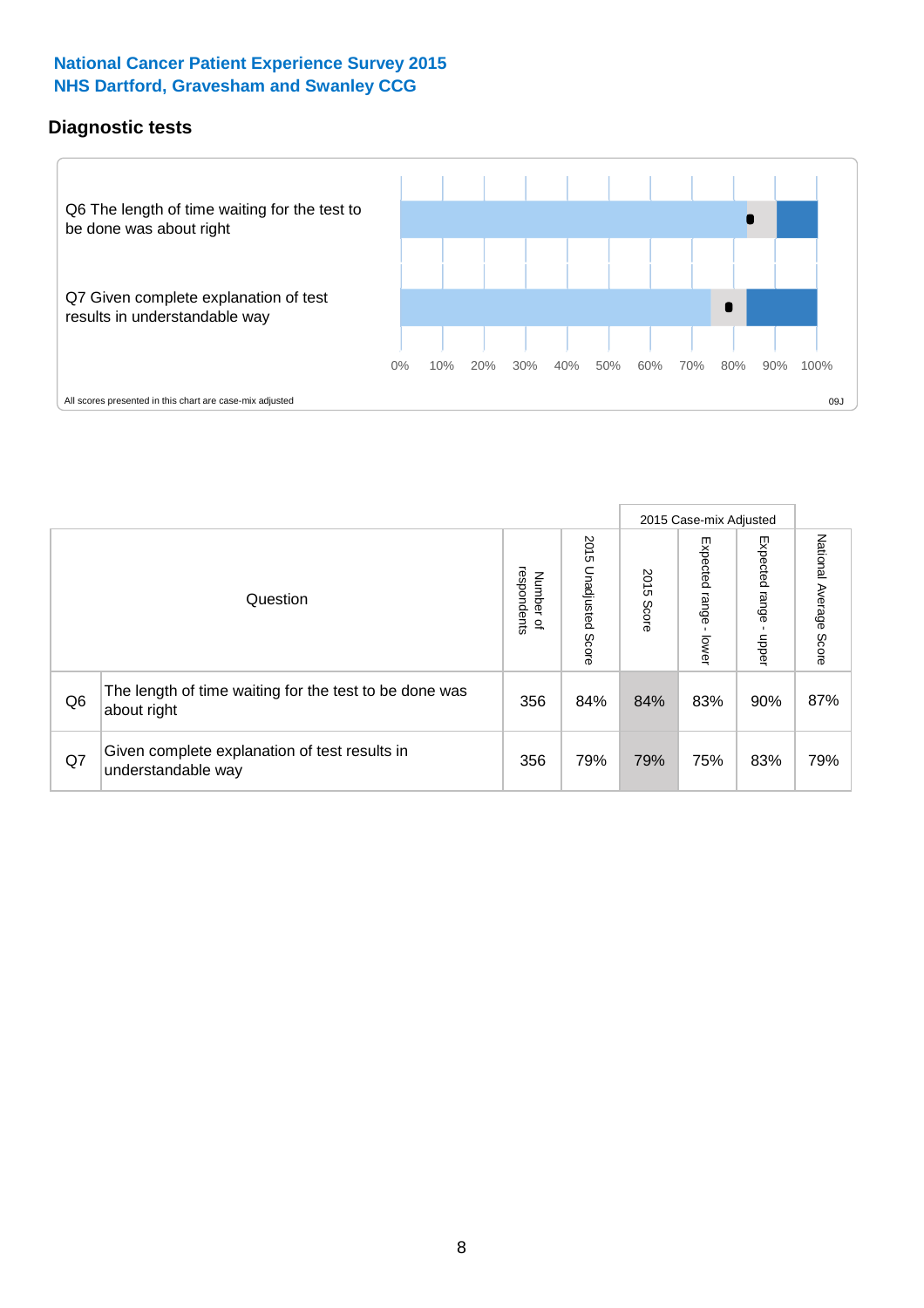#### **Finding out what was wrong with you**



|     |                                                                                            |                                         |                       |               | 2015 Case-mix Adjusted    |                                         |                        |
|-----|--------------------------------------------------------------------------------------------|-----------------------------------------|-----------------------|---------------|---------------------------|-----------------------------------------|------------------------|
|     | Question                                                                                   | respondents<br>Number<br>$\overline{a}$ | 2015 Unadjusted Score | 2015<br>Score | Expected range<br>- lower | Expected range<br>$\mathbf{r}$<br>nbber | National Average Score |
| Q8  | Patient told they could bring a family member or friend<br>when first told they had cancer | 340                                     | 78%                   | 78%           | 74%                       | 83%                                     | 79%                    |
| Q9  | Patient felt they were told sensitively that they had cancer                               | 398                                     | 84%                   | 84%           | 81%                       | 88%                                     | 84%                    |
| Q10 | Patient completely understood the explanation of what<br>was wrong                         | 399                                     | 72%                   | 72%           | 69%                       | 77%                                     | 73%                    |
| Q11 | Patient given easy to understand written information<br>about the type of cancer they had  | 357                                     | 75%                   | 75%           | 67%                       | 76%                                     | 72%                    |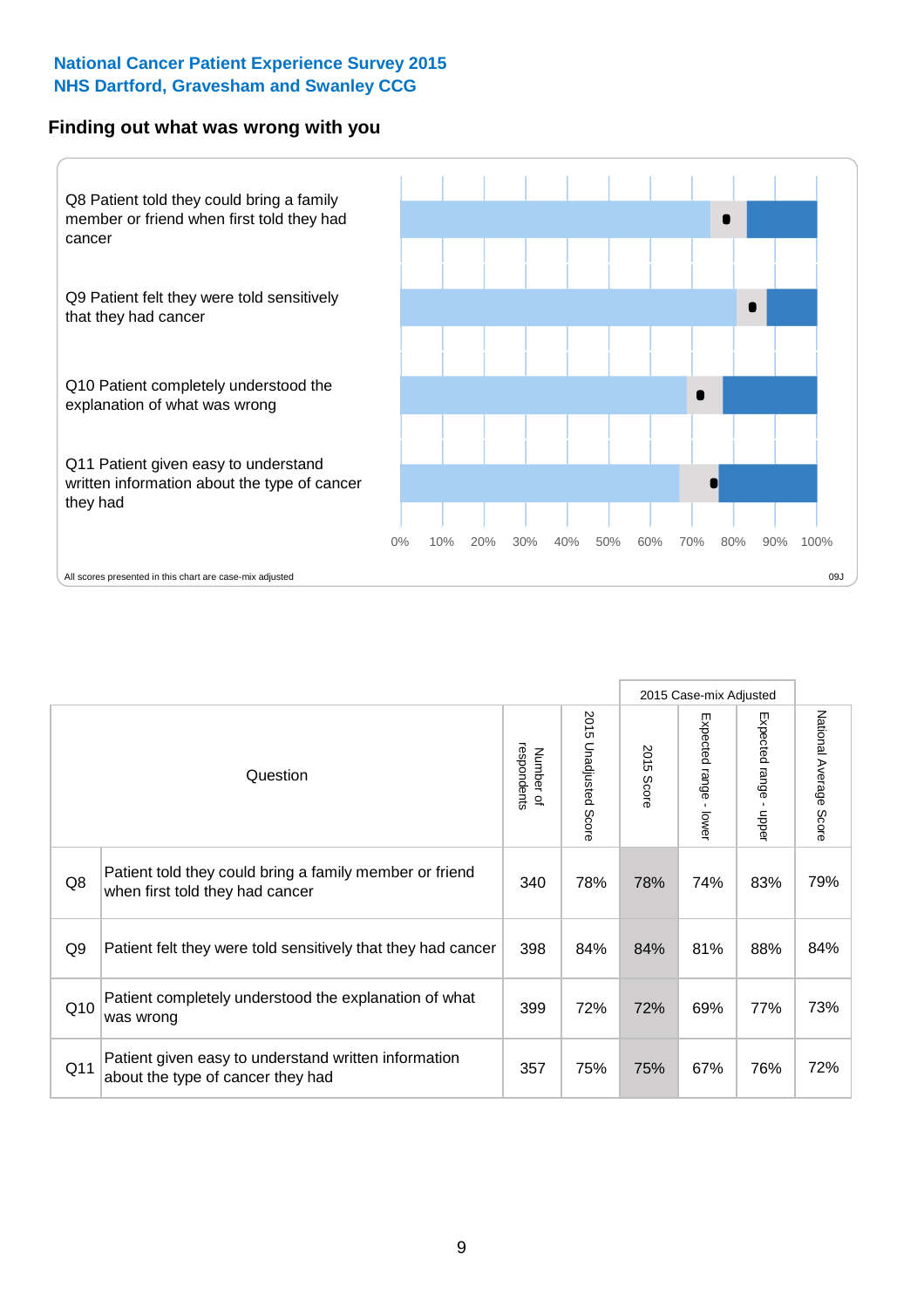### **Finding out what was wrong with you**



|                 |                                                                                         |                          |                                 |               | 2015 Case-mix Adjusted                    |                        |                        |
|-----------------|-----------------------------------------------------------------------------------------|--------------------------|---------------------------------|---------------|-------------------------------------------|------------------------|------------------------|
| Question        |                                                                                         | Number of<br>respondents | 2015<br><b>Unadjusted Score</b> | 2015<br>Score | Expected range<br>$\blacksquare$<br>lower | Expected range - upper | National Average Score |
| Q12             | Patient felt that treatment options were completely<br>explained                        | 347                      | 84%                             | 84%           | 79%                                       | 87%                    | 83%                    |
| Q13             | Possible side effects explained in an understandable way                                | 384                      | 74%                             | 74%           | 68%                                       | 77%                    | 73%                    |
| Q14             | Patient given practical advice and support in dealing with<br>side effects of treatment | 381                      | 64%                             | 64%           | 61%                                       | 71%                    | 66%                    |
| Q <sub>15</sub> | Patient definitely told about side effects that could affect<br>them in the future      | 348                      | 58%                             | 59%           | 49%                                       | 60%                    | 54%                    |
| Q16             | Patient definitely involved in decisions about care and<br>treatment                    | 383                      | 76%                             | 76%           | 73%                                       | 82%                    | 78%                    |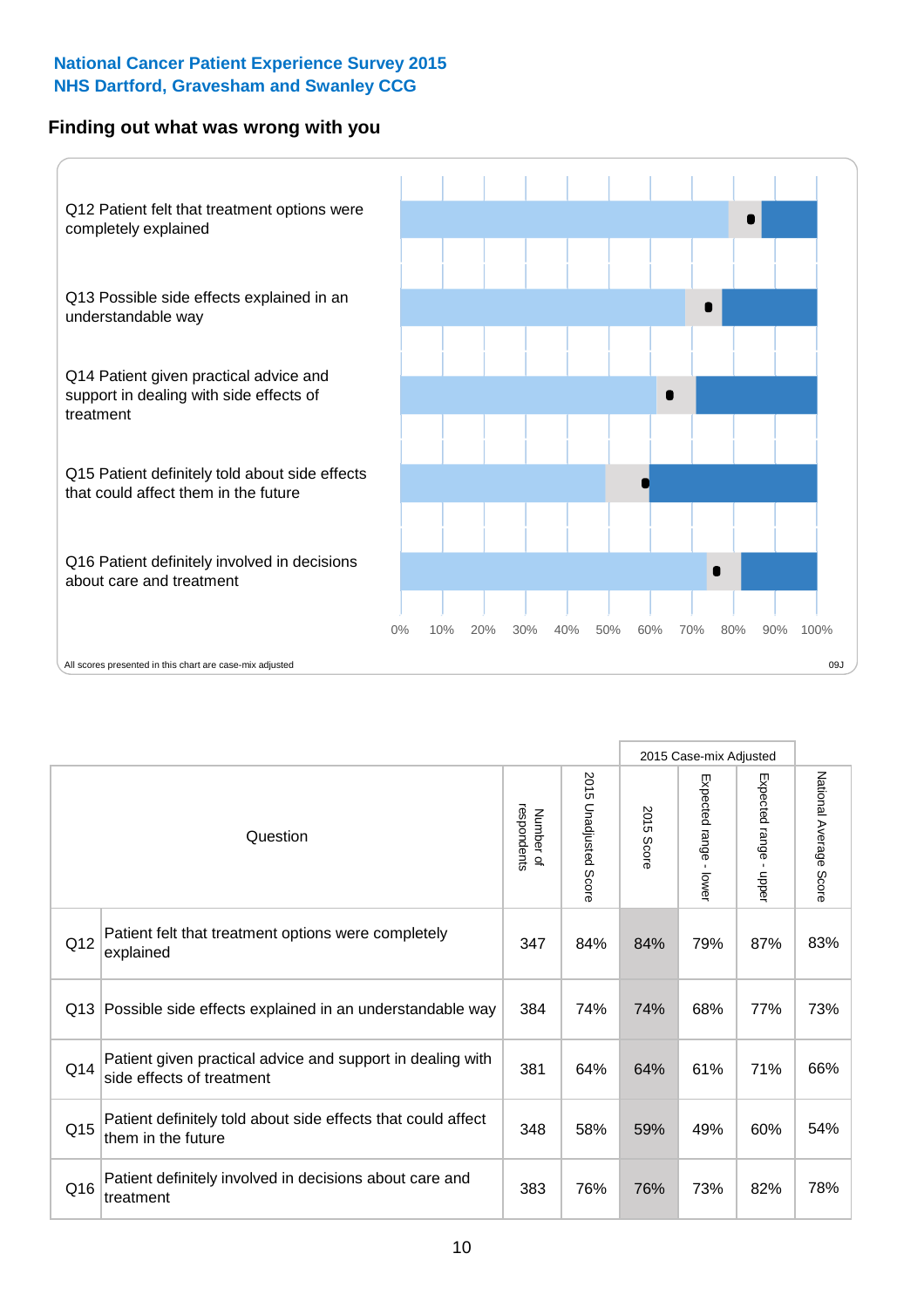#### **Clinical Nurse Specialist**



|     |                                                                                     |                          |                       |               | 2015 Case-mix Adjusted  |                              |                                  |
|-----|-------------------------------------------------------------------------------------|--------------------------|-----------------------|---------------|-------------------------|------------------------------|----------------------------------|
|     | Question                                                                            | respondents<br>Number of | 2015 Unadjusted Score | 2015<br>Score | Expected range<br>lower | Expected<br>l range<br>nbber | National Average<br><b>Score</b> |
| Q17 | Patient given the name of the CNS who would support<br>them through their treatment | 381                      | 91%                   | 91%           | 87%                     | 93%                          | 90%                              |
| Q18 | Patient found it easy to contact their CNS                                          | 309                      | 84%                   | 84%           | 82%                     | 91%                          | 87%                              |
| Q19 | Get understandable answers to important questions all or<br>most of the time        | 293                      | 87%                   | 87%           | 85%                     | 92%                          | 89%                              |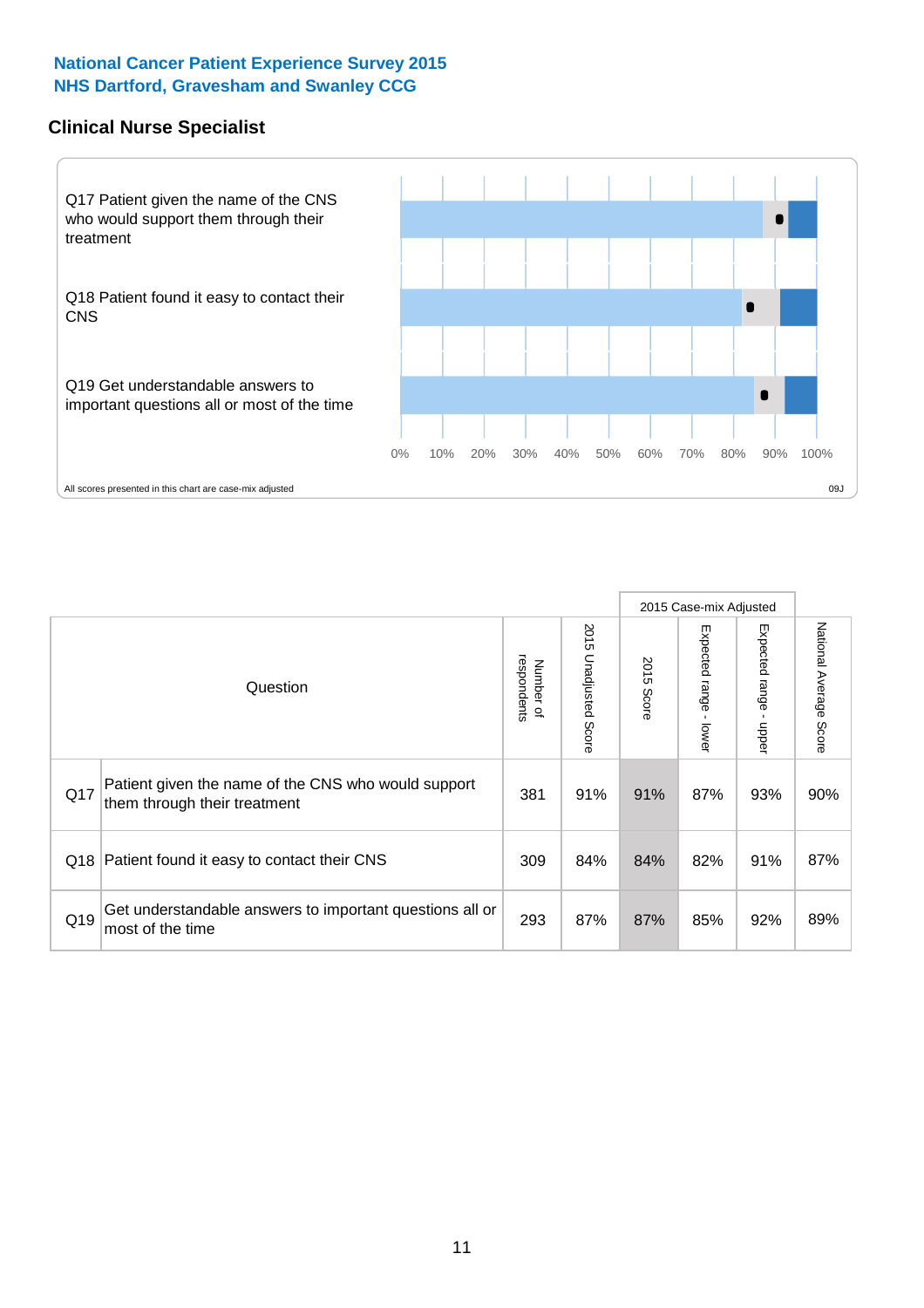#### **Support for people with cancer**



|                 |                                                                                            |                          |                                 |               | 2015 Case-mix Adjusted                  |                                           |                        |
|-----------------|--------------------------------------------------------------------------------------------|--------------------------|---------------------------------|---------------|-----------------------------------------|-------------------------------------------|------------------------|
|                 | Question                                                                                   | respondents<br>Number of | 2015<br><b>Unadjusted Score</b> | 2015<br>Score | Expected range<br>$\mathbf{I}$<br>lower | Expected range<br>$\blacksquare$<br>nbber | National Average Score |
| Q <sub>20</sub> | Hospital staff gave information about support groups                                       | 292                      | 79%                             | 80%           | 78%                                     | 88%                                       | 83%                    |
| Q <sub>21</sub> | Hospital staff gave information about impact cancer could<br>have on day to day activities | 258                      | 79%                             | 80%           | 76%                                     | 86%                                       | 81%                    |
| Q <sub>22</sub> | Hospital staff gave information on getting financial help                                  | 214                      | 57%                             | 57%           | 48%                                     | 61%                                       | 55%                    |
| Q <sub>23</sub> | Hospital staff told patient they could get free prescriptions                              | 179                      | 84%                             | 85%           | 74%                                     | 86%                                       | 80%                    |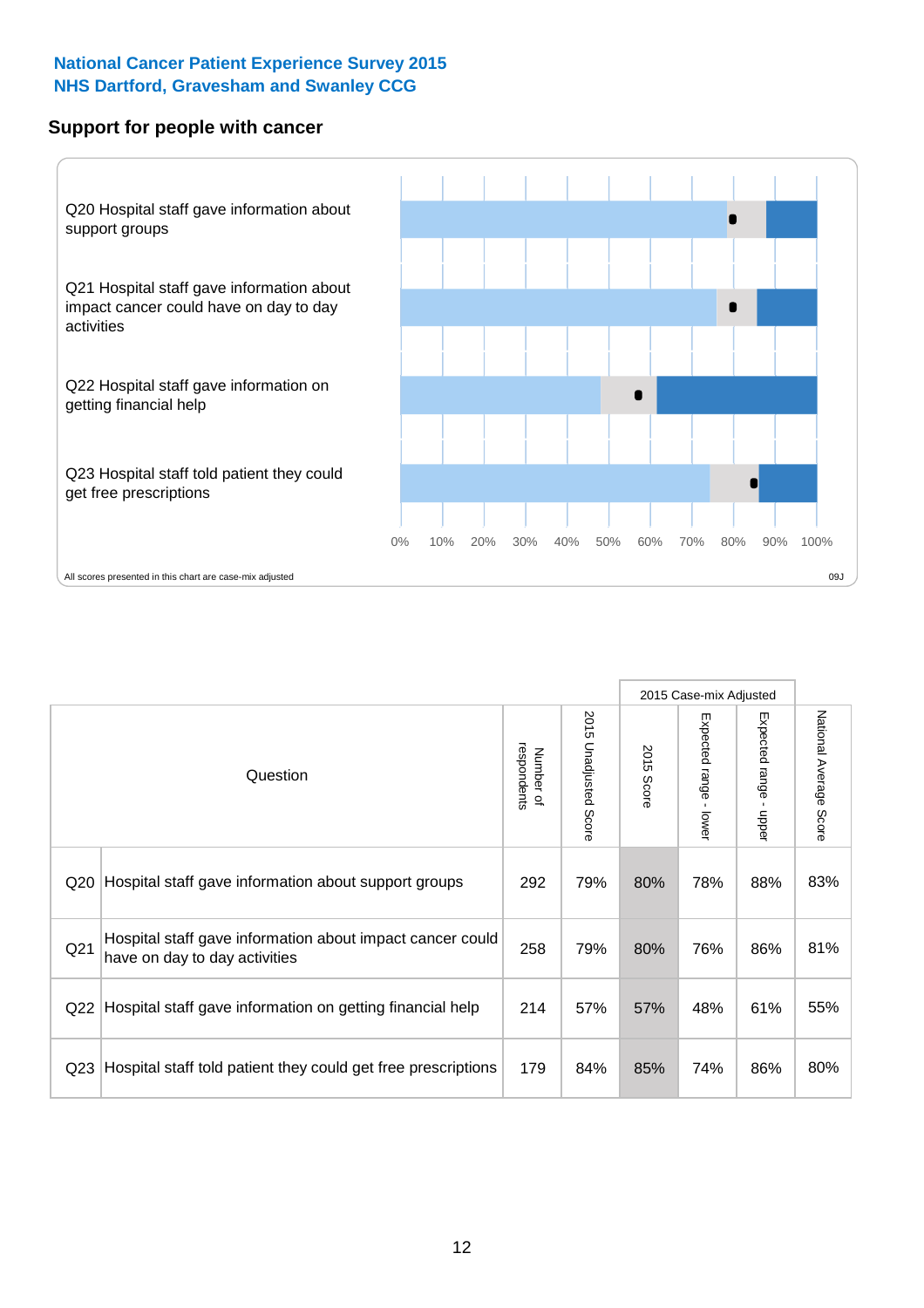# **Operations**



|     |                                                                 |                                              |                             | 2015 Case-mix Adjusted |                            |                           |                              |
|-----|-----------------------------------------------------------------|----------------------------------------------|-----------------------------|------------------------|----------------------------|---------------------------|------------------------------|
|     | Question                                                        | respondents<br>Number<br>$\overline{\sigma}$ | 2015<br>Unadjusted<br>Score | 2015<br>Score          | Expected<br>range<br>lower | Expected<br>range<br>dddn | National<br>Average<br>Score |
| Q26 | Staff explained how operation had gone in<br>understandable way | 183                                          | 75%                         | 75%                    | 72%                        | 84%                       | 78%                          |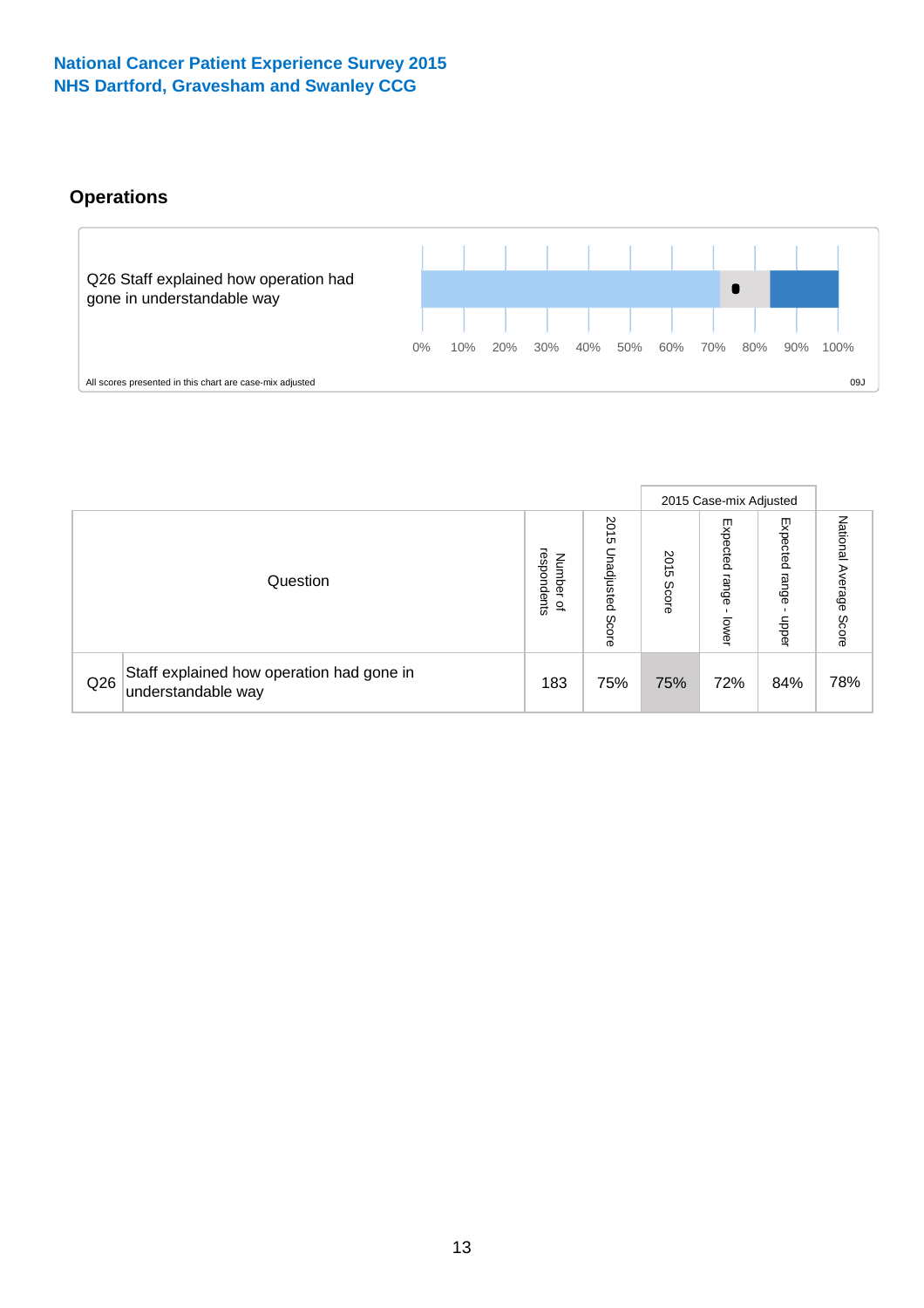### **Hospital care as an inpatient (Part 1 of 3)**



All scores presented in this chart are case-mix adjusted  $09J$ 

|                 |                                                                                           |                          |                       |                      | 2015 Case-mix Adjusted                    |                                           |                        |
|-----------------|-------------------------------------------------------------------------------------------|--------------------------|-----------------------|----------------------|-------------------------------------------|-------------------------------------------|------------------------|
|                 | Question                                                                                  | respondents<br>Number of | 2015 Unadjusted Score | 2015<br><b>Score</b> | Expected range<br>$\blacksquare$<br>lower | Expected range<br>$\blacksquare$<br>nbber | National Average Score |
| Q28             | Groups of doctors or nurses did not talk in front of patient<br>as if they were not there | 250                      | 81%                   | 80%                  | 76%                                       | 86%                                       | 81%                    |
| Q29             | Patient had confidence and trust in all doctors treating<br>them                          | 248                      | 82%                   | 82%                  | 79%                                       | 89%                                       | 84%                    |
| Q30             | Patient's family or someone close definitely had<br>opportunity to talk to doctor         | 205                      | 74%                   | 73%                  | 66%                                       | 78%                                       | 72%                    |
| Q <sub>31</sub> | Patient had confidence and trust in all ward nurses                                       | 249                      | 74%                   | 74%                  | 67%                                       | 78%                                       | 72%                    |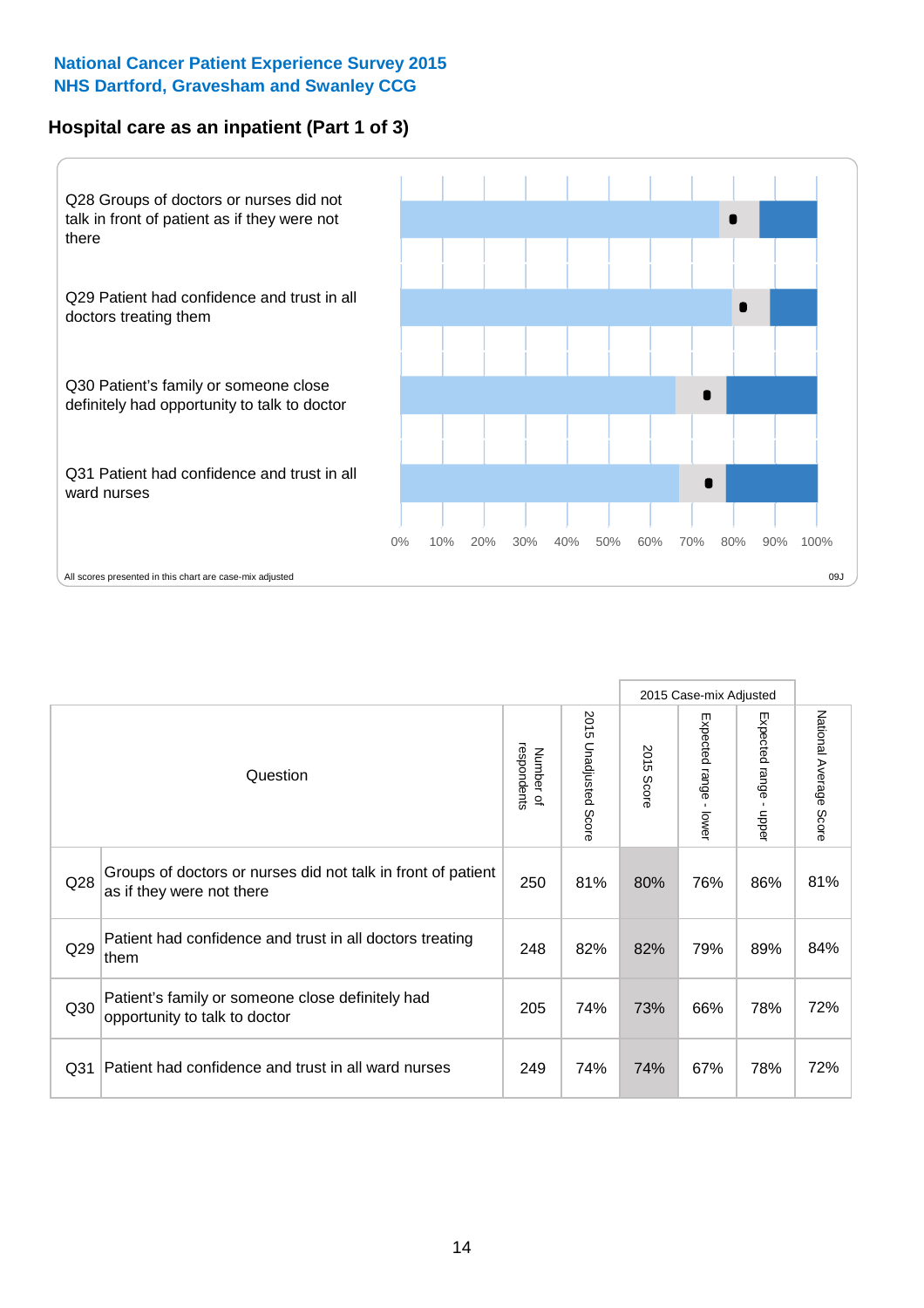### **Hospital care as an inpatient (Part 2 of 3)**



|                 |                                                                         |                          |                             |               | 2015 Case-mix Adjusted |                           |                                  |
|-----------------|-------------------------------------------------------------------------|--------------------------|-----------------------------|---------------|------------------------|---------------------------|----------------------------------|
|                 | Question                                                                | respondents<br>Number of | 2015<br>Unadjusted<br>Score | 2015<br>Score | Expected range - lower | Expected range<br>- nbber | National Average<br><b>Score</b> |
| Q <sub>32</sub> | Always / nearly always enough nurses on duty                            | 242                      | 71%                         | 71%           | 60%                    | 72%                       | 66%                              |
| Q33             | All staff asked patient what name they preferred to be<br>called by     | 244                      | 62%                         | 63%           | 57%                    | 76%                       | 67%                              |
| Q34             | Always given enough privacy when discussing condition<br>or treatment   | 250                      | 82%                         | 82%           | 80%                    | 89%                       | 85%                              |
| Q35             | Patient was able to discuss worries or fears with staff<br>during visit | 178                      | 51%                         | 51%           | 45%                    | 59%                       | 52%                              |
|                 |                                                                         |                          |                             |               |                        |                           |                                  |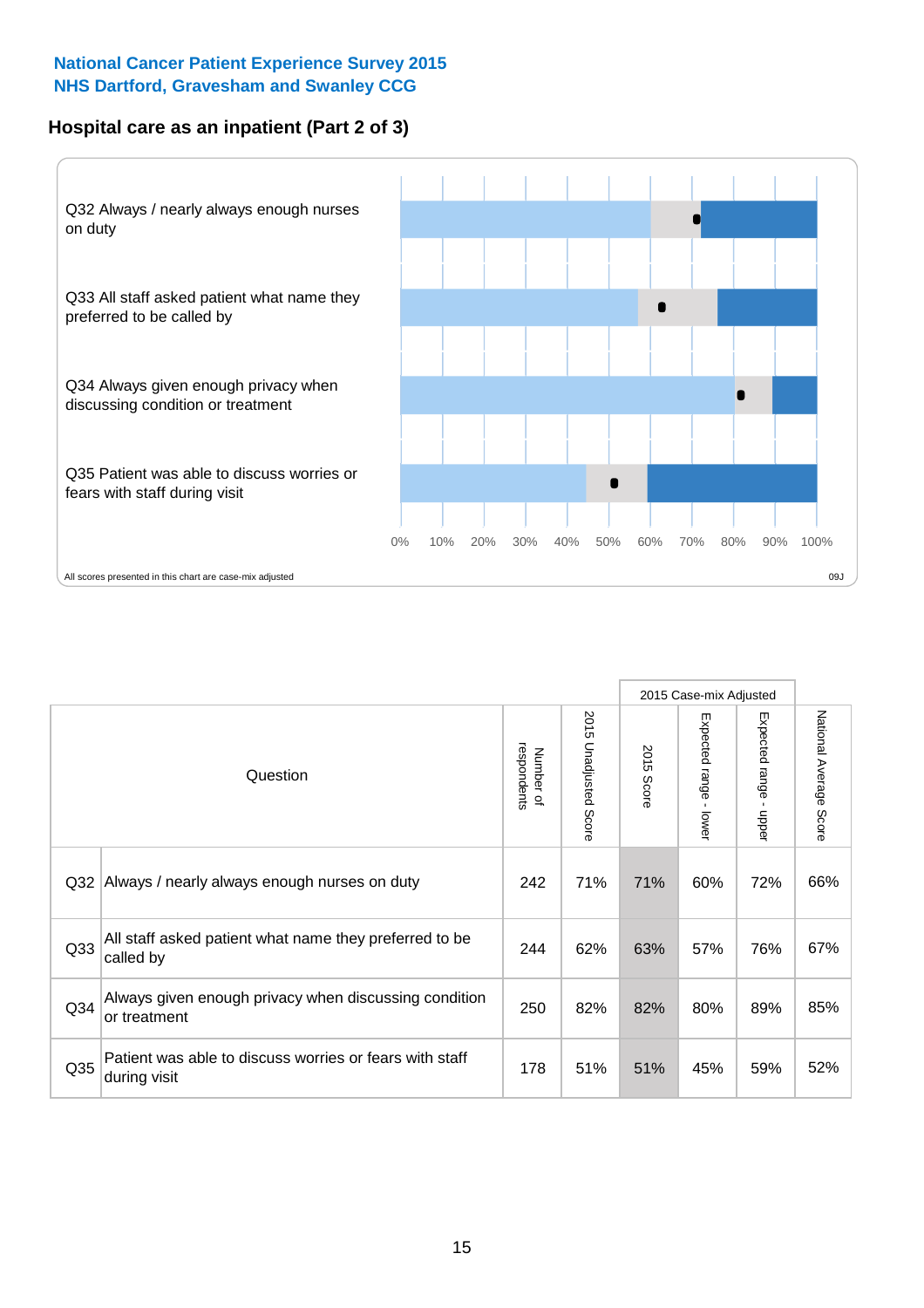### **Hospital care as an inpatient (Part 3 of 3)**



|     |                                                                                     |                          |                                 |               | 2015 Case-mix Adjusted  |                                           |                        |
|-----|-------------------------------------------------------------------------------------|--------------------------|---------------------------------|---------------|-------------------------|-------------------------------------------|------------------------|
|     | Question                                                                            | respondents<br>Number of | 2015<br><b>Unadjusted Score</b> | 2015<br>Score | Expected range<br>lower | Expected range<br>$\blacksquare$<br>nbber | National Average Score |
| Q36 | Hospital staff definitely did everything to help control pain                       | 202                      | 87%                             | 86%           | 79%                     | 89%                                       | 84%                    |
| Q37 | Always treated with respect and dignity by staff                                    | 249                      | 87%                             | 87%           | 83%                     | 92%                                       | 87%                    |
| Q38 | Given clear written information about what should / should<br>not do post discharge | 234                      | 84%                             | 84%           | 80%                     | 89%                                       | 84%                    |
| Q39 | Staff told patient who to contact if worried post discharge                         | 244                      | 93%                             | 93%           | 91%                     | 97%                                       | 94%                    |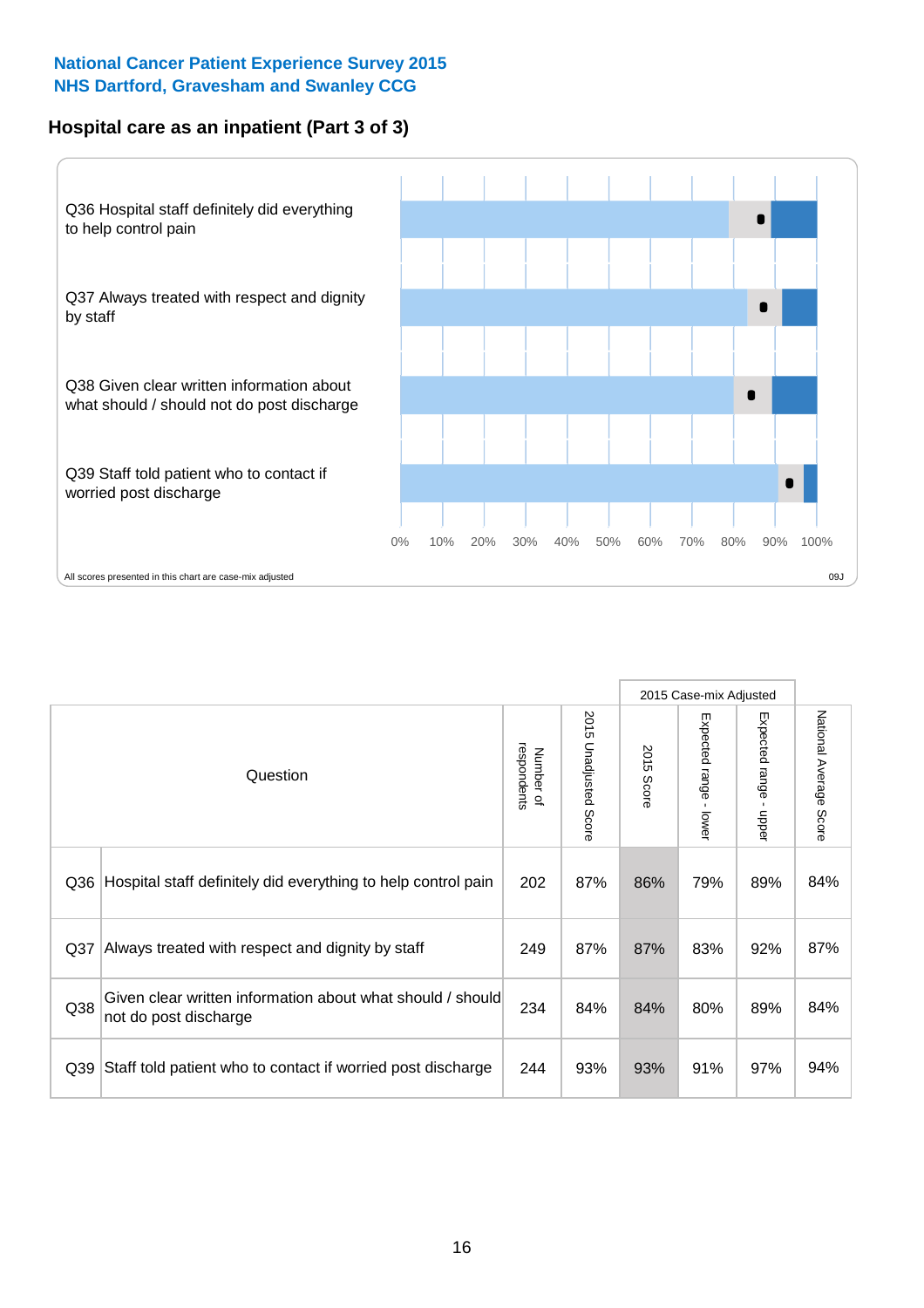### **Hospital care as a day patient / outpatient (Part 1 of 2)**



|     |                                                                                    |                          |                                 | 2015 Case-mix Adjusted |                                           |                                         |                        |
|-----|------------------------------------------------------------------------------------|--------------------------|---------------------------------|------------------------|-------------------------------------------|-----------------------------------------|------------------------|
|     | Question                                                                           | respondents<br>Number of | 2015<br><b>Unadjusted Score</b> | 2015<br><b>Score</b>   | Expected range<br>$\blacksquare$<br>lower | Expected range<br>$\mathbf{r}$<br>nbber | National Average Score |
| Q41 | Patient was able to discuss worries or fears with staff<br>during visit            | 282                      | 71%                             | 71%                    | 65%                                       | 76%                                     | 70%                    |
| Q42 | Doctor had the right notes and other documentation with<br>them                    | 351                      | 95%                             | 95%                    | 93%                                       | 98%                                     | 96%                    |
| Q44 | Beforehand patient had all information needed about<br>radiotherapy treatment      | 78                       | 88%                             | 88%                    | 78%                                       | 94%                                     | 86%                    |
| Q45 | Patient given understandable information about whether<br>radiotherapy was working | 73                       | 62%                             | 62%                    | 48%                                       | 71%                                     | 60%                    |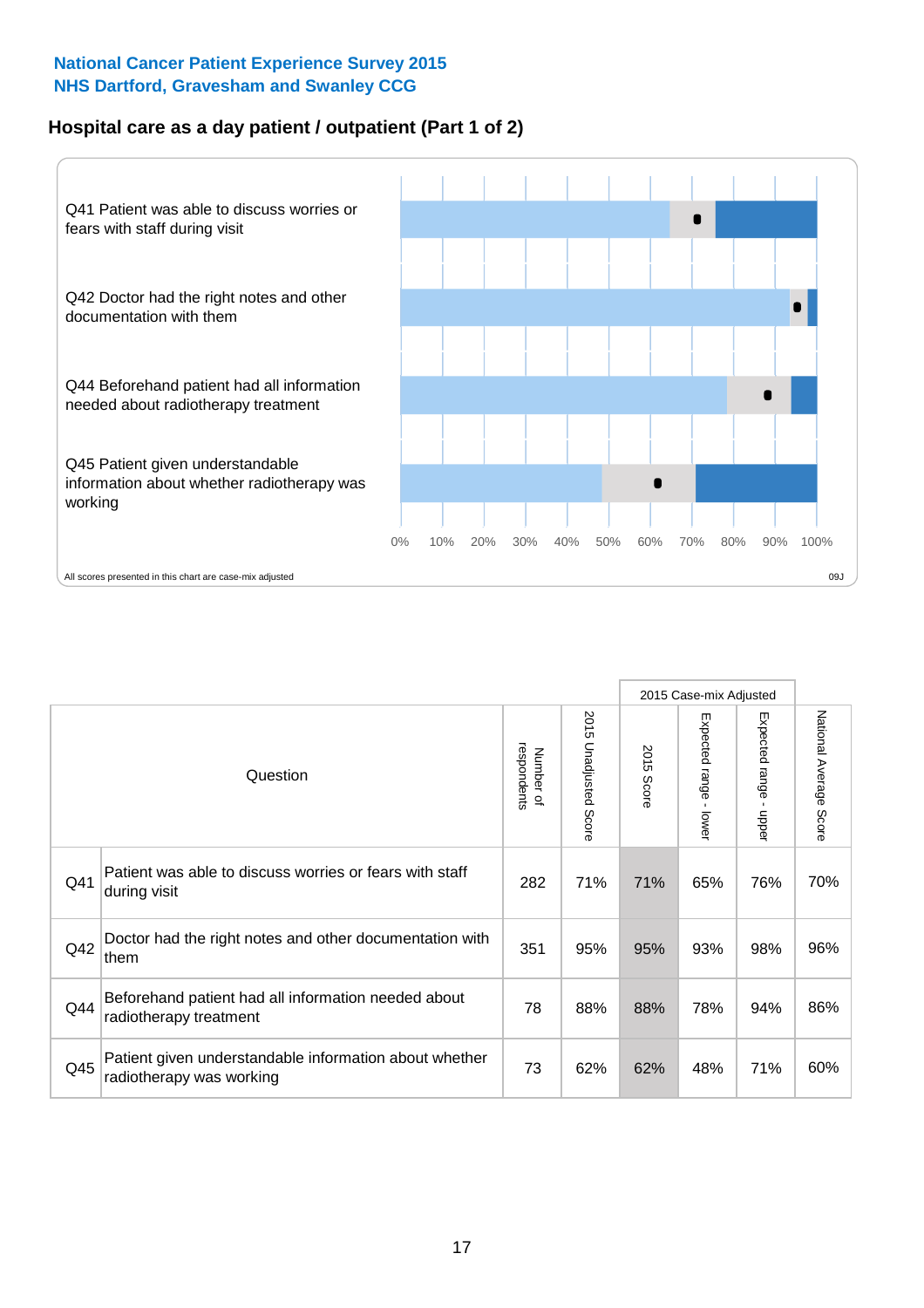### **Hospital care as a day patient / outpatient (Part 2 of 2)**



|     |                                                                                    |                                       |                             | 2015 Case-mix Adjusted |                             |                         |                           |
|-----|------------------------------------------------------------------------------------|---------------------------------------|-----------------------------|------------------------|-----------------------------|-------------------------|---------------------------|
|     | Question                                                                           | respondents<br>Number<br>$\mathbf{Q}$ | 2015<br>Unadjusted<br>Score | 2015<br>Score          | Expected<br>Irange<br>lower | Expected range<br>doper | National Average<br>Score |
| Q47 | Beforehand patient had all information needed about<br>chemotherapy treatment      | 227                                   | 85%                         | 85%                    | 80%                         | 89%                     | 84%                       |
| Q48 | Patient given understandable information about whether<br>chemotherapy was working | 211                                   | 67%                         | 67%                    | 62%                         | 74%                     | 68%                       |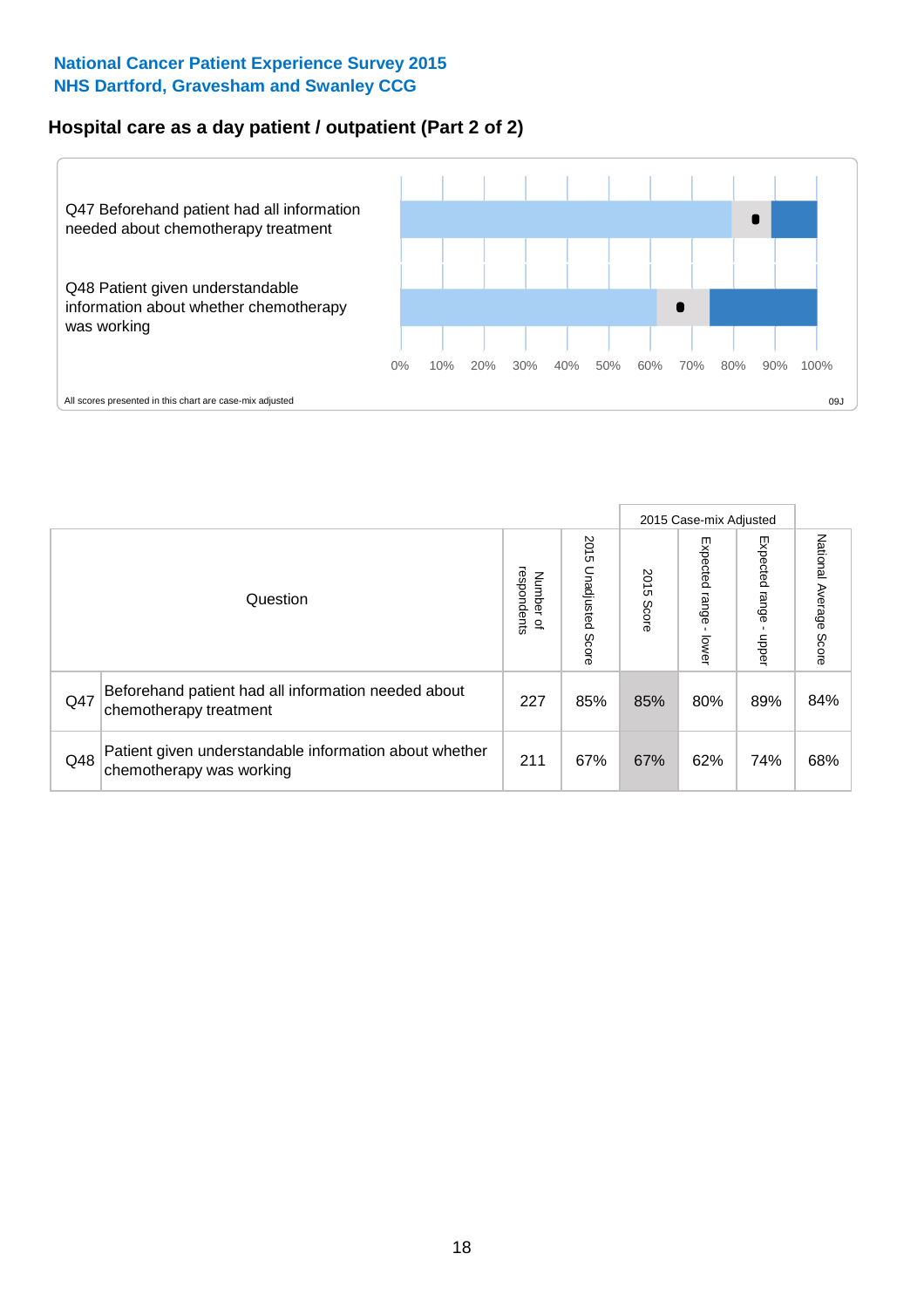#### **Home care and support**



|     |                                                                                                     |                          |                          |               | 2015 Case-mix Adjusted       |                         |                        |
|-----|-----------------------------------------------------------------------------------------------------|--------------------------|--------------------------|---------------|------------------------------|-------------------------|------------------------|
|     | Question                                                                                            | respondents<br>Number of | 2015 Unadjusted<br>Score | 2015<br>Score | Expected<br>I range<br>lower | Expected range<br>nbber | National Average Score |
| Q49 | Hospital staff gave family or someone close all the<br>information needed to help with care at home | 310                      | 56%                      | 56%           | 52%                          | 63%                     | 58%                    |
| Q50 | Patient definitely given enough support from health or<br>social services during treatment          | 210                      | 51%                      | 51%           | 46%                          | 62%                     | 54%                    |
| Q51 | Patient definitely given enough support from health or<br>social services after treatment           | 119                      | 47%                      | 46%           | 36%                          | 54%                     | 45%                    |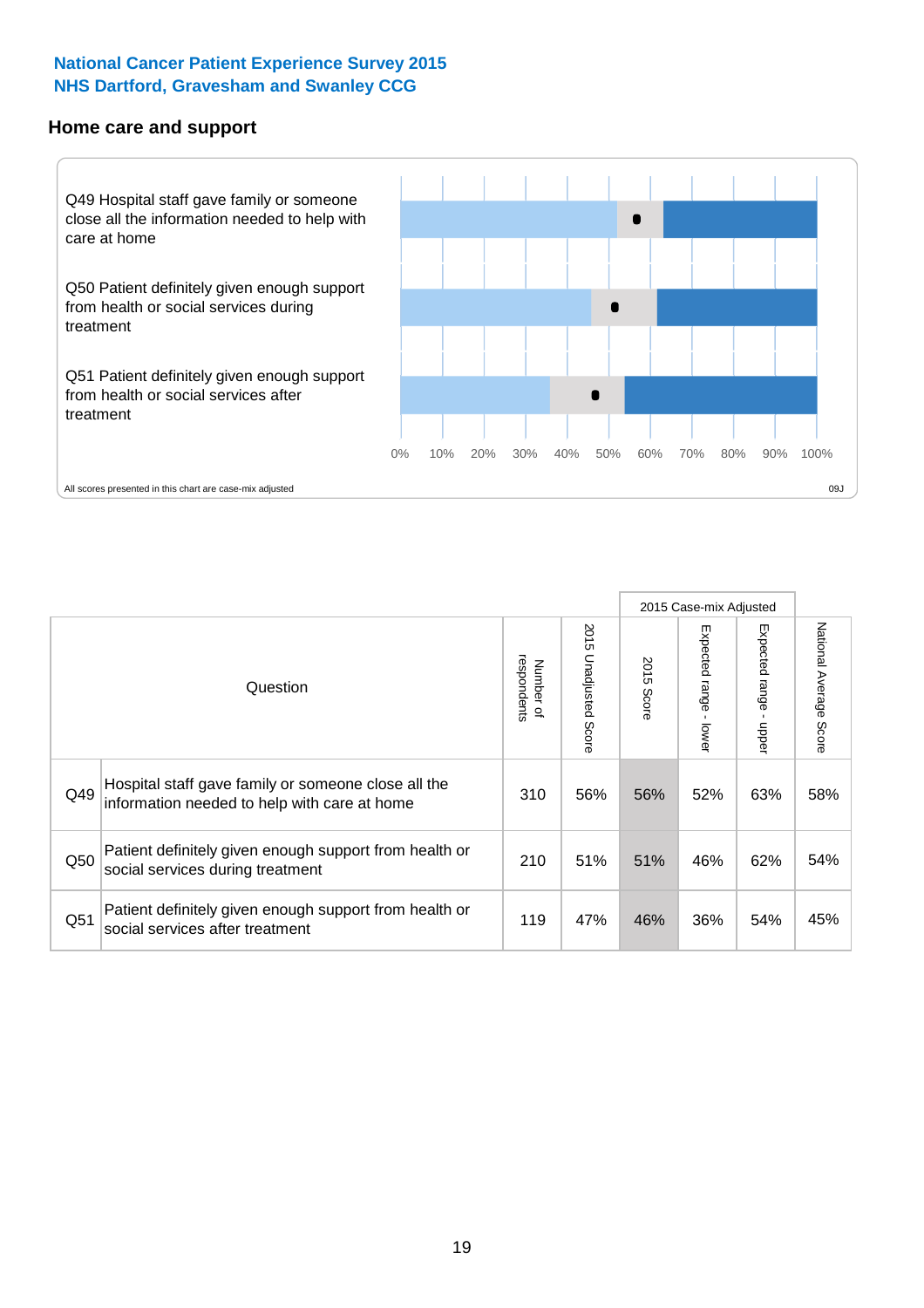### **Care from your general practice**



|     |                                                                           |                                       |                             | 2015 Case-mix Adjusted |                                    |                         |                           |
|-----|---------------------------------------------------------------------------|---------------------------------------|-----------------------------|------------------------|------------------------------------|-------------------------|---------------------------|
|     | Question                                                                  | respondents<br>Number<br>$\mathbf{Q}$ | 2015<br>Unadjusted<br>Score | 2015<br>Score          | Expected<br><b>Irange</b><br>lower | Expected range<br>doper | National Average<br>Score |
| Q52 | GP given enough information about patient's condition<br>and treatment    | 354                                   | 97%                         | 96%                    | 93%                                | 98%                     | 95%                       |
| Q53 | Practice staff definitely did everything they could to<br>support patient | 267                                   | 59%                         | 59%                    | 57%                                | 68%                     | 63%                       |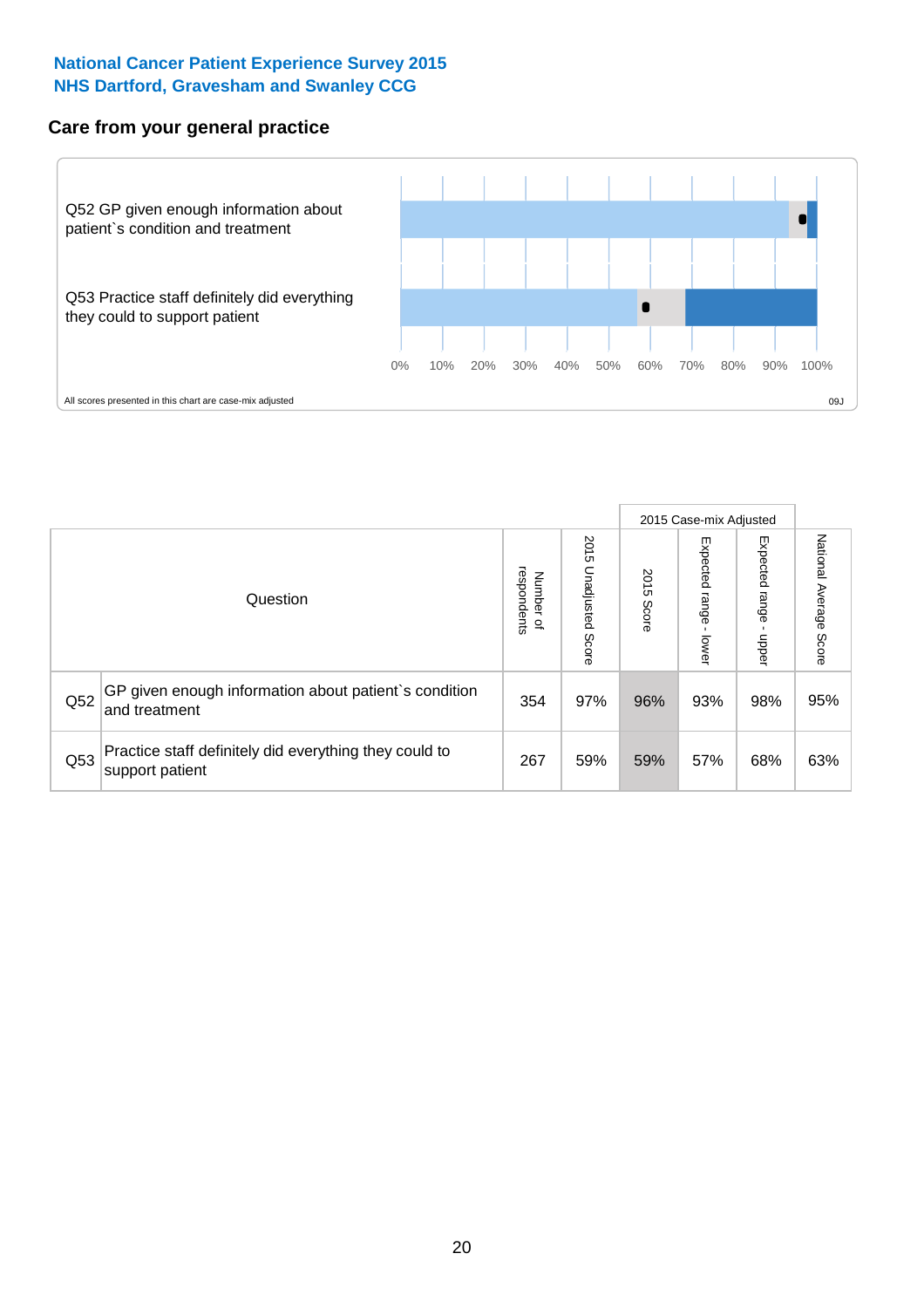### **Your overall NHS care (Part 1 of 2)**



|     |                                                                    |                          |                                 | 2015 Case-mix Adjusted |                                           |                                           |                        |
|-----|--------------------------------------------------------------------|--------------------------|---------------------------------|------------------------|-------------------------------------------|-------------------------------------------|------------------------|
|     | Question                                                           | respondents<br>Number of | 2015<br><b>Unadjusted Score</b> | 2015<br>Score          | Expected range<br>$\blacksquare$<br>lower | Expected range<br>$\blacksquare$<br>nbber | National Average Score |
| Q54 | Hospital and community staff always worked well together           | 383                      | 60%                             | 59%                    | 55%                                       | 66%                                       | 61%                    |
| Q55 | Patient given a care plan                                          | 304                      | 41%                             | 41%                    | 28%                                       | 38%                                       | 33%                    |
| Q56 | Overall the administration of the care was very good /<br>good     | 395                      | 89%                             | 89%                    | 86%                                       | 92%                                       | 89%                    |
| Q57 | Length of time for attending clinics and appointments was<br>right | 390                      | 69%                             | 70%                    | 59%                                       | 73%                                       | 66%                    |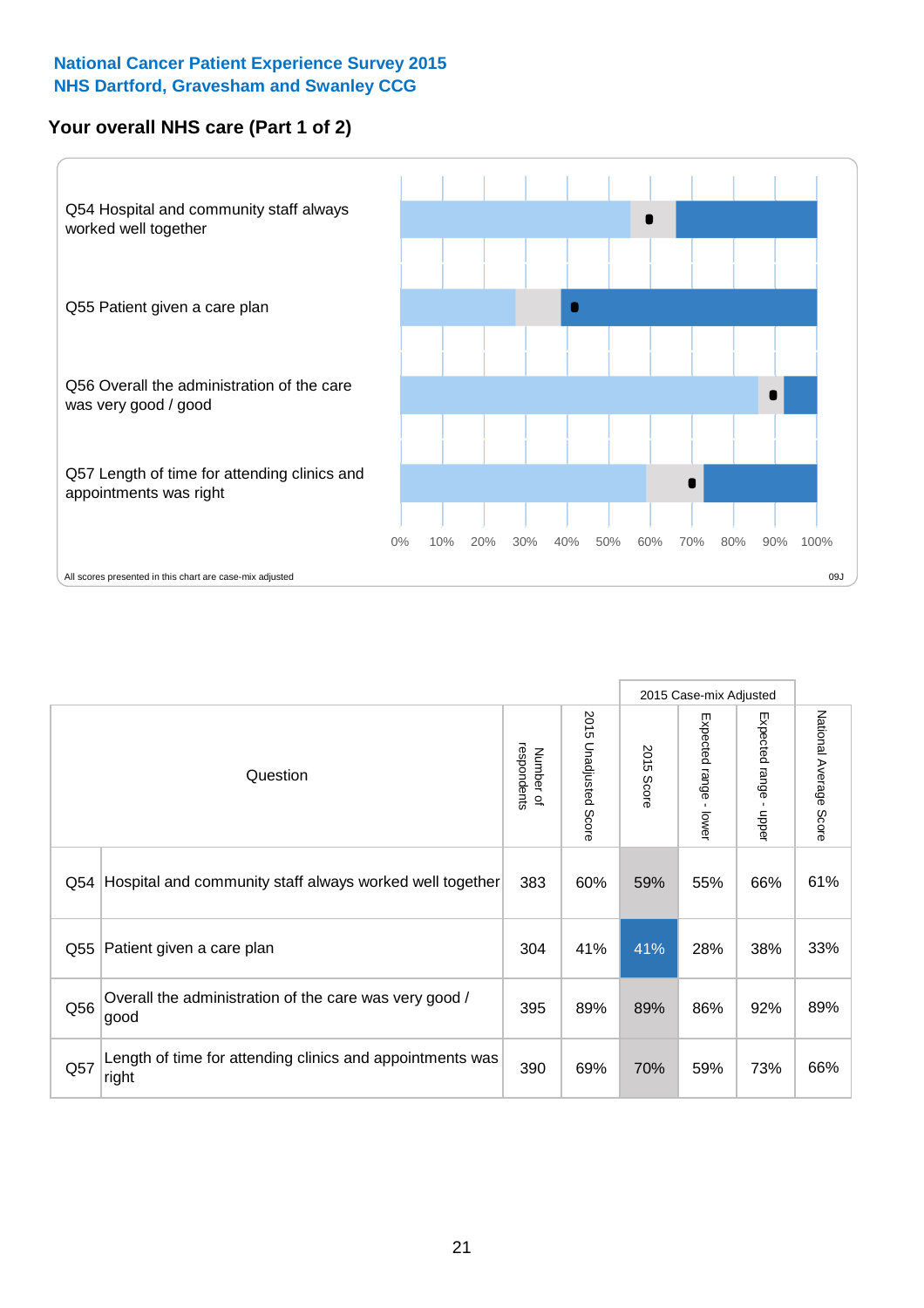### **Your overall NHS care (Part 2 of 2)**



|     |                                                       |                                              |                             |               | 2015 Case-mix Adjusted     |                            |                        |
|-----|-------------------------------------------------------|----------------------------------------------|-----------------------------|---------------|----------------------------|----------------------------|------------------------|
|     | Question                                              | respondents<br>Number<br>$\overline{\sigma}$ | 2015<br>Unadjusted<br>Score | 2015<br>Score | Expected<br>range<br>lower | Expected<br>range<br>doper | National Average Score |
| Q58 | Taking part in cancer research discussed with patient | 380                                          | 23%                         | 24%           | 21%                        | 35%                        | 28%                    |



|     |                                                                        |                                              |                             |               | 2015 Case-mix Adjusted                  |                                                       |                              |
|-----|------------------------------------------------------------------------|----------------------------------------------|-----------------------------|---------------|-----------------------------------------|-------------------------------------------------------|------------------------------|
|     | Question                                                               | respondents<br>Number<br>$\overline{\sigma}$ | 2015<br>Jnadjusted<br>Score | 2015<br>Score | OWer<br>limit<br>range<br>٩<br>expected | Upper<br>limit<br>range<br>$\overline{a}$<br>expected | National<br>Average<br>Score |
| Q59 | Patient's average rating of care scored from very poor to<br>very good | 387                                          | 8.6                         | 8.6           | 8.6                                     | 8.8                                                   | 8.7                          |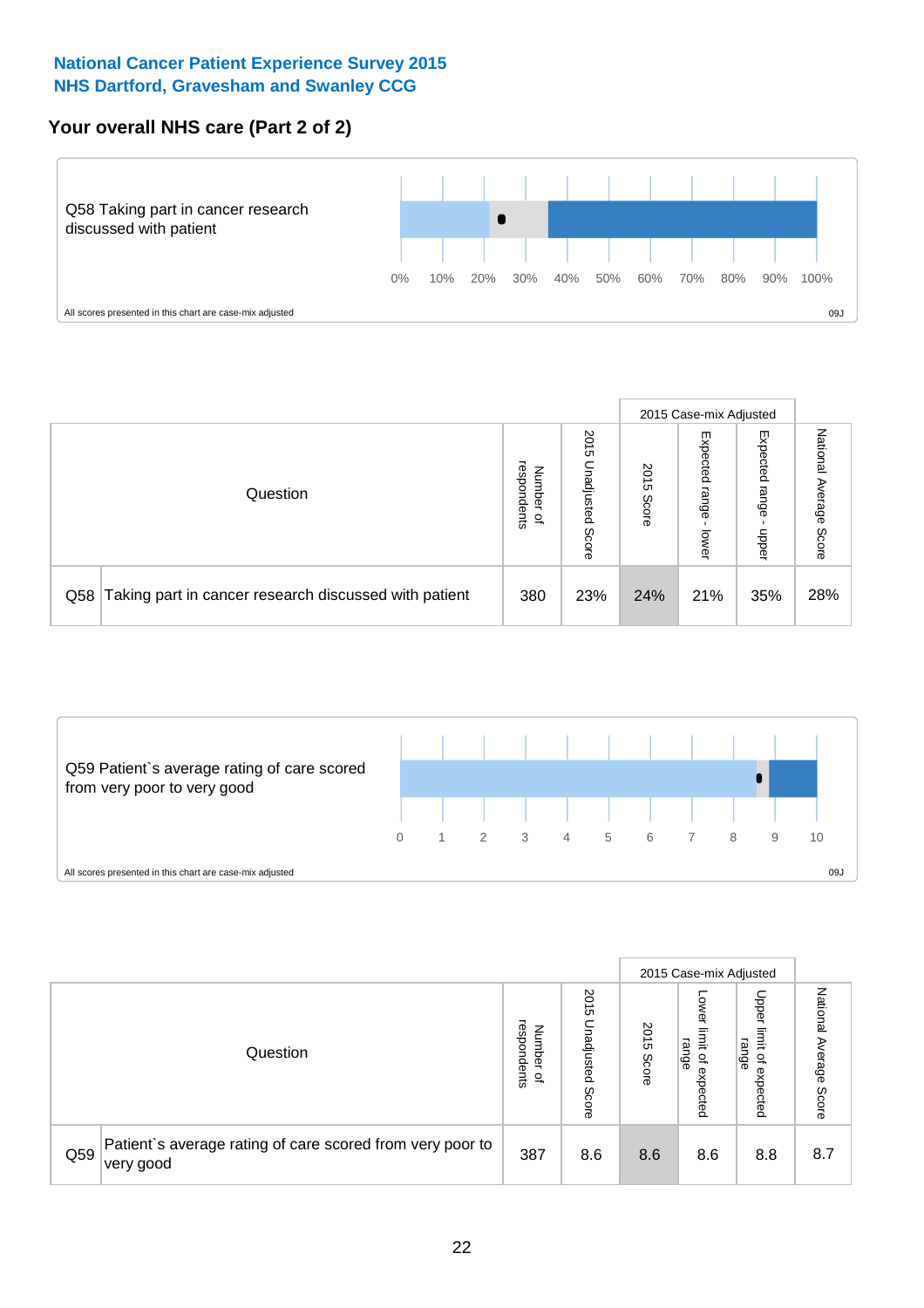# **Comparisons by tumour group for this CCG**

The following tables show the unadjusted CCG and the national percentage scores for each question broken down by tumour group. Where a cell in the table contains an asterisk this indicates that the number of patients in that group was below 21 and too small to display. Where a cell in the table contains "n.a." this indicates that there were no respondents for that tumour group.

# **Seeing your GP**

|                      | Q1. Saw GP once /<br>had to go to hospital | twice before being told | Q2. Patient thought<br>they were seen as<br>soon as necessary |                 |  |
|----------------------|--------------------------------------------|-------------------------|---------------------------------------------------------------|-----------------|--|
| <b>Cancer type</b>   | This CCG <sup>\$</sup>                     | <b>National</b>         | This CCG <sup>\$</sup>                                        | <b>National</b> |  |
| Brain / CNS          | $\star$                                    | 60%                     | $\star$                                                       | 77%             |  |
| <b>Breast</b>        | 98%                                        | 93%                     | 90%                                                           | 88%             |  |
| Colorectal / LGT     | 73%                                        | 72%                     | 84%                                                           | 80%             |  |
| Gynaecological       | 75%                                        | 75%                     | 77%                                                           | 78%             |  |
| Haematological       | 60%                                        | 64%                     | 76%                                                           | 80%             |  |
| <b>Head and Neck</b> | $\star$                                    | 77%                     | $\star$                                                       | 79%             |  |
| Lung                 | $\star$                                    | 69%                     | $\star$                                                       | 83%             |  |
| Prostate             | 64%                                        | 79%                     | 75%                                                           | 85%             |  |
| Sarcoma              | $\star$                                    | 64%                     | $\star$                                                       | 69%             |  |
| Skin                 | $\star$                                    | 91%                     | $\star$                                                       | 87%             |  |
| <b>Upper Gastro</b>  | $\star$                                    | 70%                     | 79%                                                           | 78%             |  |
| Urological           | 80%                                        | 81%                     | 87%                                                           | 84%             |  |
| Other                | 75%                                        | 70%                     | 77%                                                           | 78%             |  |
| <b>All Cancers</b>   | 76%                                        | 76%                     | 80%                                                           | 82%             |  |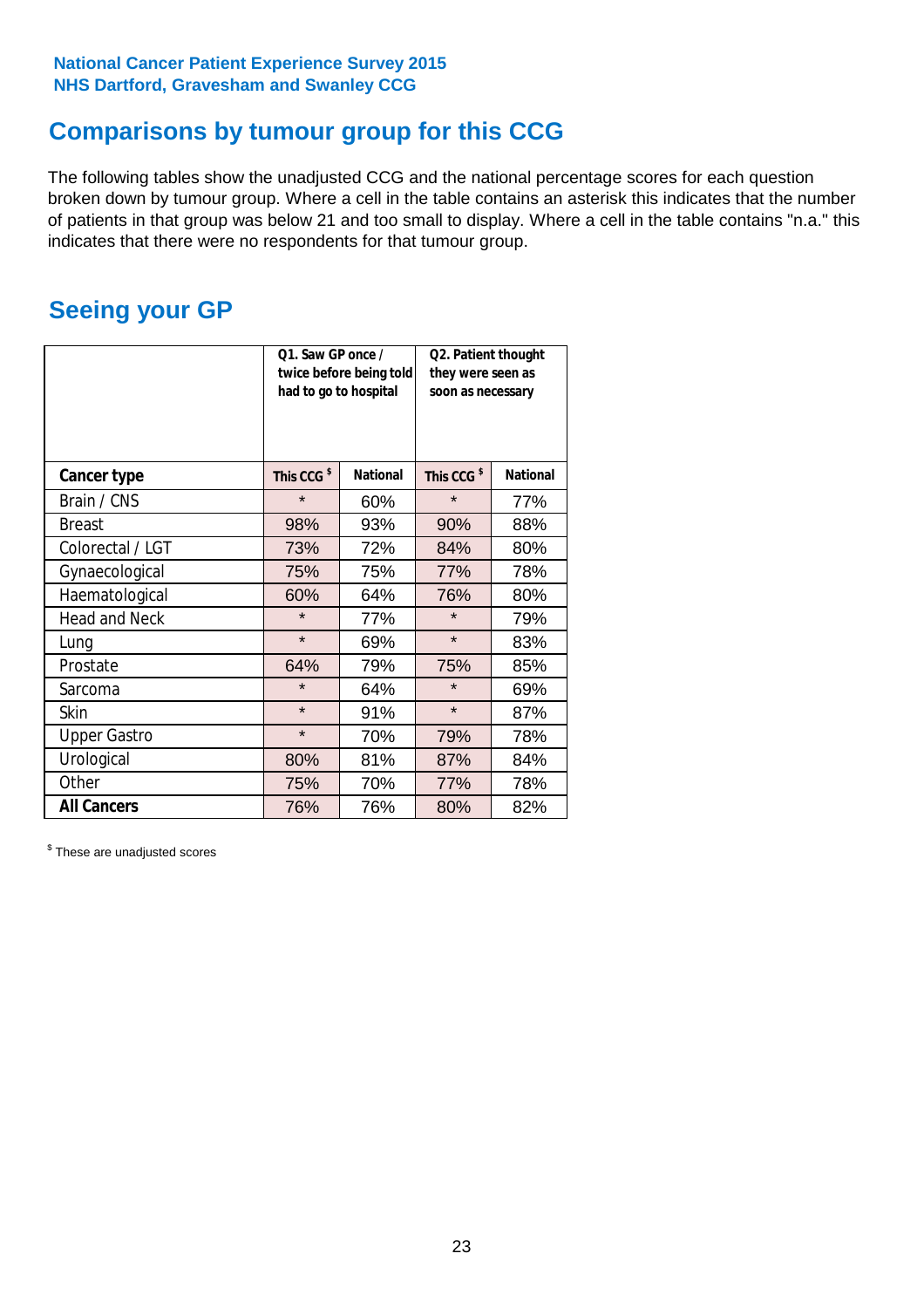# **Diagnostic tests**

|                      | be done was about<br>right | Q6. The length of time<br>waiting for the test to | Q7. Given complete<br>explanation of test<br>results in<br>understandable way |                 |  |
|----------------------|----------------------------|---------------------------------------------------|-------------------------------------------------------------------------------|-----------------|--|
| <b>Cancer type</b>   | This CCG <sup>\$</sup>     | <b>National</b>                                   | This CCG <sup>\$</sup>                                                        | <b>National</b> |  |
| Brain / CNS          | $\star$                    | 87%                                               | $\star$                                                                       | 69%             |  |
| <b>Breast</b>        | 94%                        | 90%                                               | 86%                                                                           | 82%             |  |
| Colorectal / LGT     | 88%                        | 86%                                               | 73%                                                                           | 81%             |  |
| Gynaecological       | 84%                        | 84%                                               | 80%                                                                           | 76%             |  |
| Haematological       | 78%                        | 87%                                               | 68%                                                                           | 76%             |  |
| <b>Head and Neck</b> | $\star$                    | 84%                                               | $\star$                                                                       | 77%             |  |
| Lung                 | $\star$                    | 87%                                               | $\star$                                                                       | 78%             |  |
| Prostate             | 72%                        | 85%                                               | 72%                                                                           | 79%             |  |
| Sarcoma              | $\star$                    | 81%                                               | $\star$                                                                       | 77%             |  |
| Skin                 | $\star$                    | 89%                                               | $\star$                                                                       | 85%             |  |
| <b>Upper Gastro</b>  | $\star$                    | 83%                                               | 95%                                                                           | 77%             |  |
| Urological           | 93%                        | 85%                                               | 93%                                                                           | 78%             |  |
| Other                | 74%                        | 85%                                               | 75%                                                                           | 76%             |  |
| <b>All Cancers</b>   | 84%                        | 87%                                               | 79%                                                                           | 79%             |  |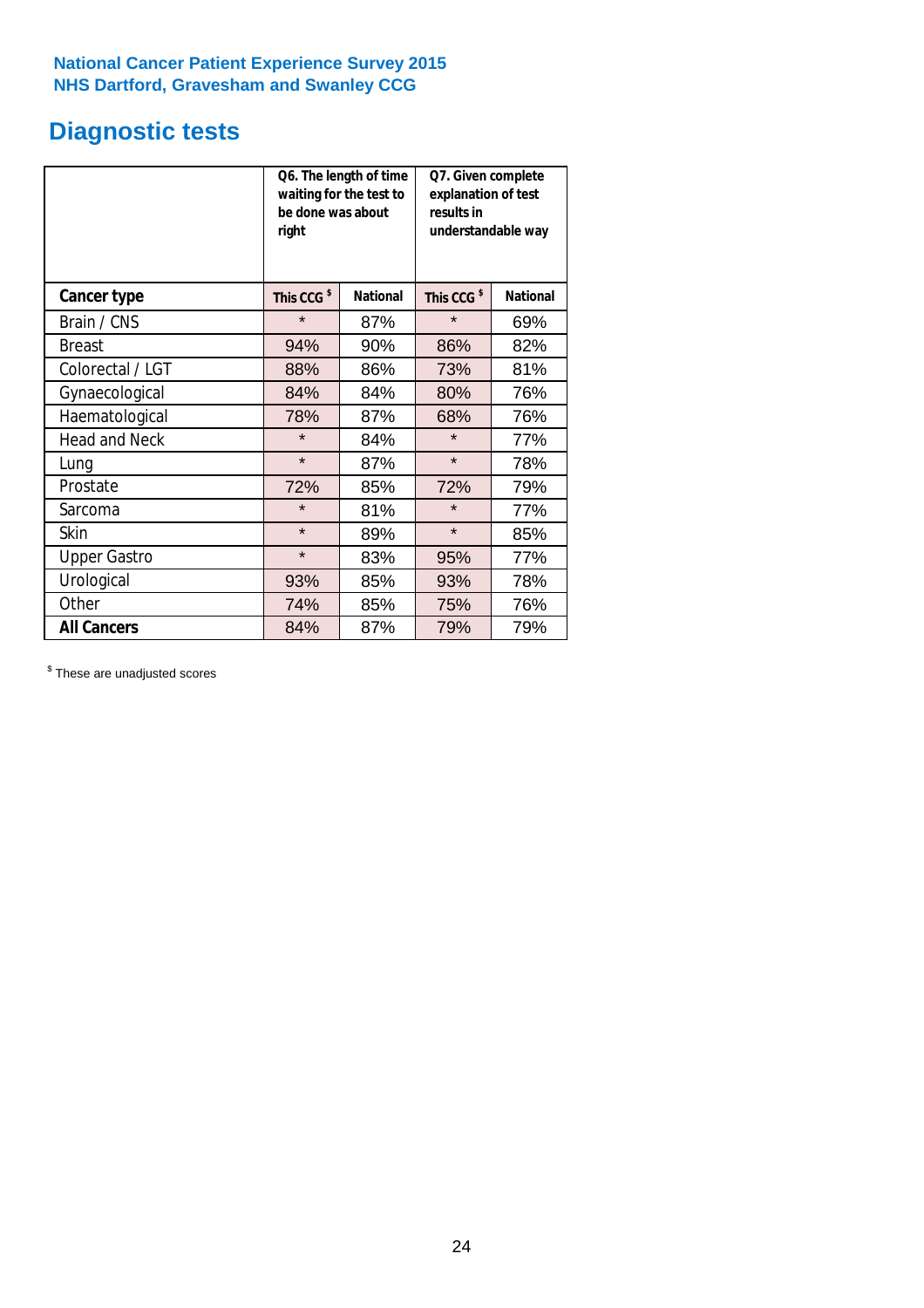# **Finding out what was wrong with you**

|                      | Q8. Patient told they<br>could bring a family<br>member or friend<br>when first told they<br>had cancer |                 | Q9. Patient felt they<br>were told sensitively<br>that they had cancer |                 | Q10. Patient<br>completely understood<br>the explanation of<br>what was wrong |                 | Q11. Patient given<br>easy to understand<br>written information<br>about the type of<br>cancer they had |                 |
|----------------------|---------------------------------------------------------------------------------------------------------|-----------------|------------------------------------------------------------------------|-----------------|-------------------------------------------------------------------------------|-----------------|---------------------------------------------------------------------------------------------------------|-----------------|
| Cancer type          | This CCG <sup>\$</sup>                                                                                  | <b>National</b> | This CCG <sup>\$</sup>                                                 | <b>National</b> | This CCG <sup>\$</sup>                                                        | <b>National</b> | This CCG <sup>\$</sup>                                                                                  | <b>National</b> |
| Brain / CNS          | $\star$                                                                                                 | 85%             | $\star$                                                                | 79%             | n.a.                                                                          | 60%             | $\star$                                                                                                 | 62%             |
| <b>Breast</b>        | 78%                                                                                                     | 83%             | 89%                                                                    | 88%             | 78%                                                                           | 78%             | 84%                                                                                                     | 76%             |
| Colorectal / LGT     | 84%                                                                                                     | 83%             | 88%                                                                    | 85%             | 72%                                                                           | 79%             | 81%                                                                                                     | 71%             |
| Gynaecological       | 83%                                                                                                     | 75%             | 83%                                                                    | 83%             | 70%                                                                           | 73%             | 72%                                                                                                     | 69%             |
| Haematological       | 78%                                                                                                     | 75%             | 87%                                                                    | 83%             | 63%                                                                           | 60%             | 77%                                                                                                     | 74%             |
| <b>Head and Neck</b> | $\star$                                                                                                 | 73%             | $\star$                                                                | 85%             | $\star$                                                                       | 75%             | $\star$                                                                                                 | 61%             |
| Lung                 | $\star$                                                                                                 | 80%             | $\star$                                                                | 83%             | $\star$                                                                       | 75%             | $\star$                                                                                                 | 66%             |
| Prostate             | 60%                                                                                                     | 80%             | 82%                                                                    | 84%             | 64%                                                                           | 78%             | 64%                                                                                                     | 80%             |
| Sarcoma              | $\star$                                                                                                 | 77%             | $\star$                                                                | 82%             | $\star$                                                                       | 63%             | $\star$                                                                                                 | 61%             |
| Skin                 | $\star$                                                                                                 | 71%             | $\star$                                                                | 90%             | $\star$                                                                       | 83%             | $\star$                                                                                                 | 84%             |
| <b>Upper Gastro</b>  | 81%                                                                                                     | 79%             | 70%                                                                    | 79%             | 74%                                                                           | 72%             | 67%                                                                                                     | 64%             |
| Urological           | 93%                                                                                                     | 74%             | 97%                                                                    | 82%             | 84%                                                                           | 76%             | 82%                                                                                                     | 71%             |
| Other                | 68%                                                                                                     | 77%             | 70%                                                                    | 82%             | 74%                                                                           | 72%             | 62%                                                                                                     | 61%             |
| <b>All Cancers</b>   | 78%                                                                                                     | 79%             | 84%                                                                    | 84%             | 72%                                                                           | 73%             | 75%                                                                                                     | 72%             |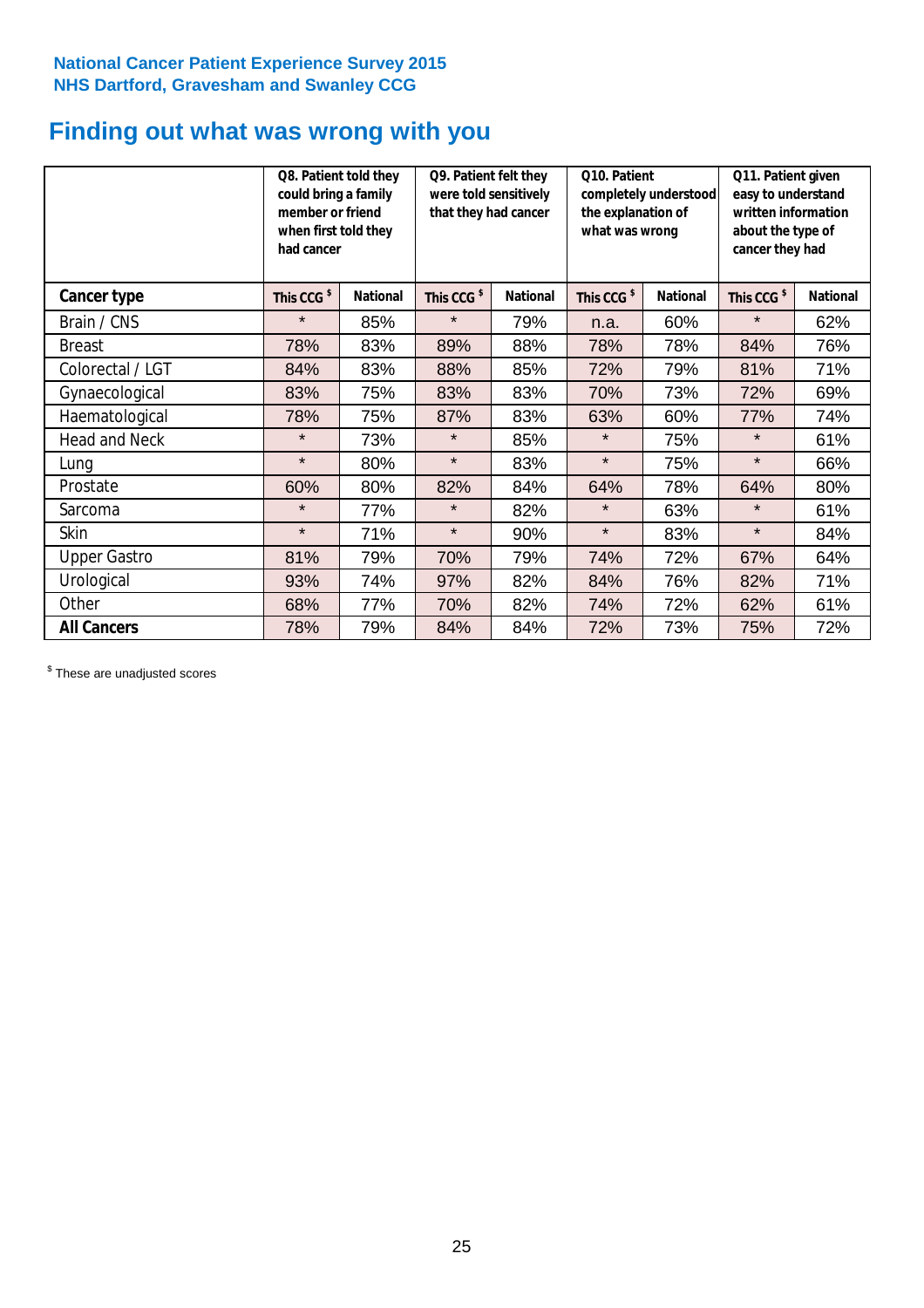# **Deciding the best treatment for you**

|                      | treatment options<br>were completely<br>explained | Q12. Patient felt that | Q13. Possible side<br>understandable way | effects explained in an | Q14. Patient given<br>practical advice and<br>support in dealing with<br>side effects of<br>treatment<br>This CCG <sup>\$</sup> |                 |  |
|----------------------|---------------------------------------------------|------------------------|------------------------------------------|-------------------------|---------------------------------------------------------------------------------------------------------------------------------|-----------------|--|
| <b>Cancer type</b>   | This CCG <sup>\$</sup>                            | <b>National</b>        | This CCG <sup>\$</sup>                   | <b>National</b>         |                                                                                                                                 | <b>National</b> |  |
| Brain / CNS          | $\star$                                           | 80%                    | $\star$                                  | 71%                     | $\star$                                                                                                                         | 62%             |  |
| <b>Breast</b>        | 88%                                               | 84%                    | 79%                                      | 76%                     | 74%                                                                                                                             | 69%             |  |
| Colorectal / LGT     | 81%                                               | 85%                    | 79%                                      | 75%                     | 68%                                                                                                                             | 68%             |  |
| Gynaecological       | 92%                                               | 84%                    | 89%                                      | 76%                     | 65%                                                                                                                             | 68%             |  |
| Haematological       | 69%                                               | 81%                    | 61%                                      | 69%                     | 55%                                                                                                                             | 65%             |  |
| <b>Head and Neck</b> | $\star$                                           | 85%                    | $\star$                                  | 72%                     | $\star$                                                                                                                         | 67%             |  |
| Lung                 | $\star$                                           | 84%                    | $\star$                                  | 74%                     | $\star$                                                                                                                         | 69%             |  |
| Prostate             | 75%                                               | 80%                    | 57%                                      | 71%                     | 47%                                                                                                                             | 61%             |  |
| Sarcoma              | $\star$                                           | 82%                    | $\star$                                  | 75%                     | $\star$                                                                                                                         | 66%             |  |
| Skin                 | $\star$                                           | 88%                    | $\star$                                  | 75%                     | $\star$                                                                                                                         | 74%             |  |
| <b>Upper Gastro</b>  | 100%                                              | 83%                    | 83%                                      | 72%                     | 71%                                                                                                                             | 66%             |  |
| Urological           | 92%                                               | 80%                    | 83%                                      | 69%                     | 71%                                                                                                                             | 61%             |  |
| Other                | 88%                                               | 80%                    | 77%                                      | 72%                     | 68%                                                                                                                             | 64%             |  |
| <b>All Cancers</b>   | 84%                                               | 83%                    | 74%                                      | 73%                     | 64%                                                                                                                             | 66%             |  |

|                      | in the future          | Q15. Patient definitely<br>told about side effects<br>that could affect them | Q16. Patient definitely<br>involved in decisions<br>about care and<br>treatment |                 |  |
|----------------------|------------------------|------------------------------------------------------------------------------|---------------------------------------------------------------------------------|-----------------|--|
| <b>Cancer type</b>   | This CCG <sup>\$</sup> | <b>National</b>                                                              | This CCG <sup>\$</sup>                                                          | <b>National</b> |  |
| Brain / CNS          | $\star$                | 56%                                                                          | $\star$                                                                         | 74%             |  |
| <b>Breast</b>        | 64%                    | 55%                                                                          | 83%                                                                             | 79%             |  |
| Colorectal / LGT     | 65%                    | 56%                                                                          | 82%                                                                             | 79%             |  |
| Gynaecological       | 75%<br>54%             |                                                                              | 81%                                                                             | 76%             |  |
| Haematological       | 39%<br>50%             |                                                                              | 70%                                                                             | 77%             |  |
| <b>Head and Neck</b> | $\star$                | 58%                                                                          | $\star$                                                                         | 76%             |  |
| Lung                 | $\star$                | 54%                                                                          | $\star$                                                                         | 78%             |  |
| Prostate             | 48%                    | 63%                                                                          | 61%                                                                             | 79%             |  |
| Sarcoma              | $\star$                | 54%                                                                          | $\star$                                                                         | 77%             |  |
| <b>Skin</b>          | $\star$                | 66%                                                                          | $\star$                                                                         | 86%             |  |
| <b>Upper Gastro</b>  | 71%                    | 53%                                                                          | 78%                                                                             | 77%             |  |
| Urological           | 62%                    | 52%                                                                          | 84%                                                                             | 75%             |  |
| Other                | 61%                    | 51%                                                                          | 70%                                                                             | 75%             |  |
| <b>All Cancers</b>   | 58%                    | 54%                                                                          | 76%                                                                             | 78%             |  |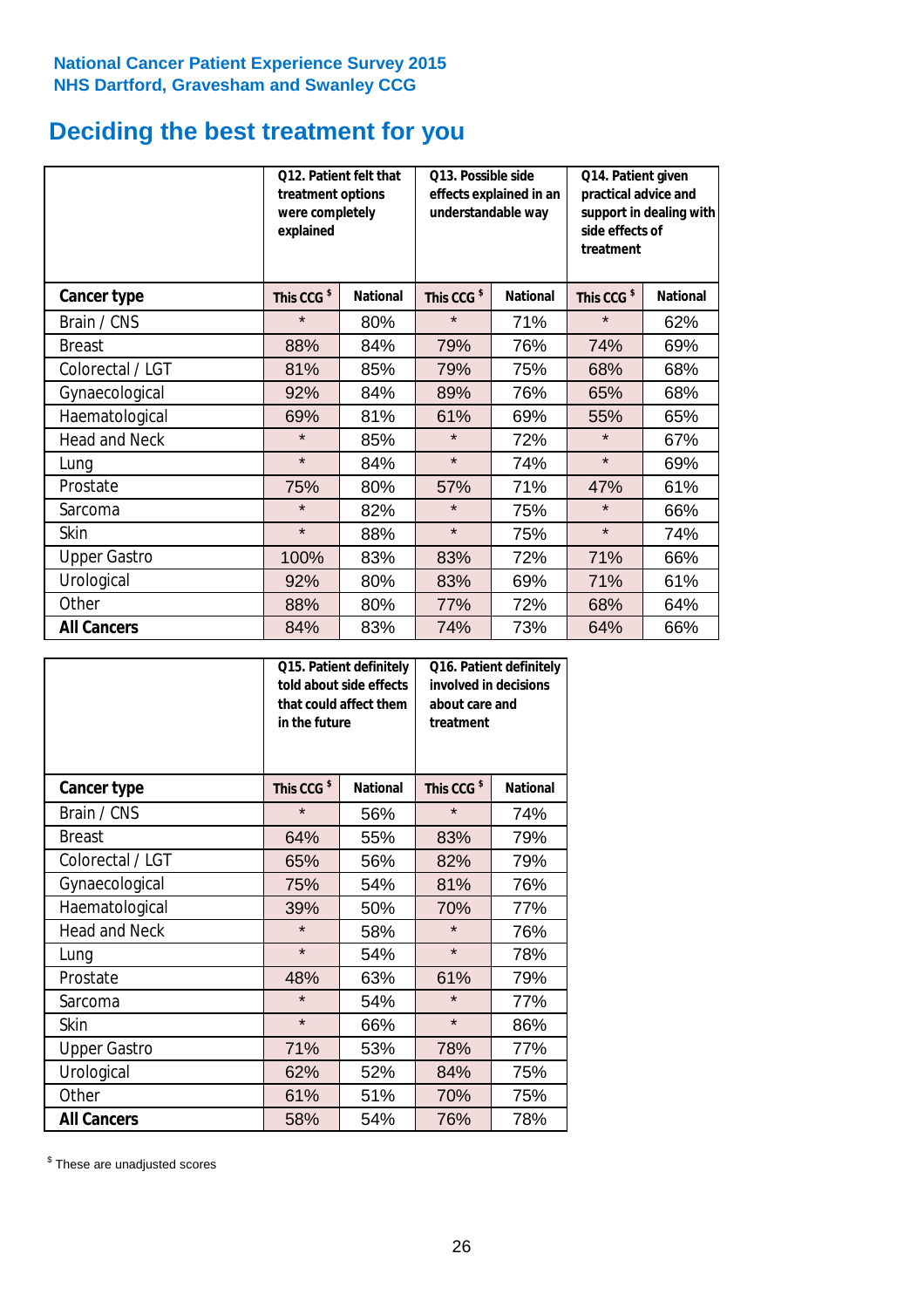# **Clinical Nurse Specialist**

|                      | would support them<br>through their<br>treatment | Q17. Patient given the<br>name of the CNS who | Q18. Patient found it<br>easy to contact their<br><b>CNS</b> |                 | <b>Q19. Get</b><br>understandable<br>answers to important<br>questions all or most<br>of the time |                 |
|----------------------|--------------------------------------------------|-----------------------------------------------|--------------------------------------------------------------|-----------------|---------------------------------------------------------------------------------------------------|-----------------|
| <b>Cancer type</b>   | This CCG <sup>\$</sup>                           | <b>National</b>                               | This CCG <sup>\$</sup>                                       | <b>National</b> | This CCG <sup>\$</sup>                                                                            | <b>National</b> |
| Brain / CNS          | $\star$                                          | 95%                                           | $\star$                                                      | 84%             | $\star$                                                                                           | 85%             |
| <b>Breast</b>        | 100%                                             | 94%                                           | 92%                                                          | 85%             | 94%                                                                                               | 88%             |
| Colorectal / LGT     | 86%                                              | 91%                                           | 93%                                                          | 88%             | 89%                                                                                               | 90%             |
| Gynaecological       | 88%                                              | 93%                                           | 78%                                                          | 86%             | $\star$                                                                                           | 87%             |
| Haematological       | 92%                                              | 89%                                           | 77%                                                          | 89%             | 86%                                                                                               | 90%             |
| <b>Head and Neck</b> | $\star$                                          | 88%                                           | $\star$                                                      | 86%             | $\star$                                                                                           | 88%             |
| Lung                 | $\star$                                          | 93%                                           | $\star$                                                      | 89%             | $\star$                                                                                           | 89%             |
| Prostate             | 71%                                              | 89%                                           | $\star$                                                      | 83%             | $\star$                                                                                           | 88%             |
| Sarcoma              | $\star$                                          | 87%                                           | $\star$                                                      | 86%             | $\star$                                                                                           | 88%             |
| Skin                 | $\star$                                          | 88%                                           | $\star$                                                      | 90%             | $\star$                                                                                           | 92%             |
| <b>Upper Gastro</b>  | 95%                                              | 92%                                           | $\star$                                                      | 87%             | $\star$                                                                                           | 88%             |
| Urological           | 88%                                              | 80%                                           | 79%                                                          | 85%             | 87%                                                                                               | 88%             |
| Other                | 95%                                              | 86%                                           | 88%                                                          | 86%             | 91%                                                                                               | 87%             |
| <b>All Cancers</b>   | 91%                                              | 90%                                           | 84%                                                          | 87%             | 87%                                                                                               | 88%             |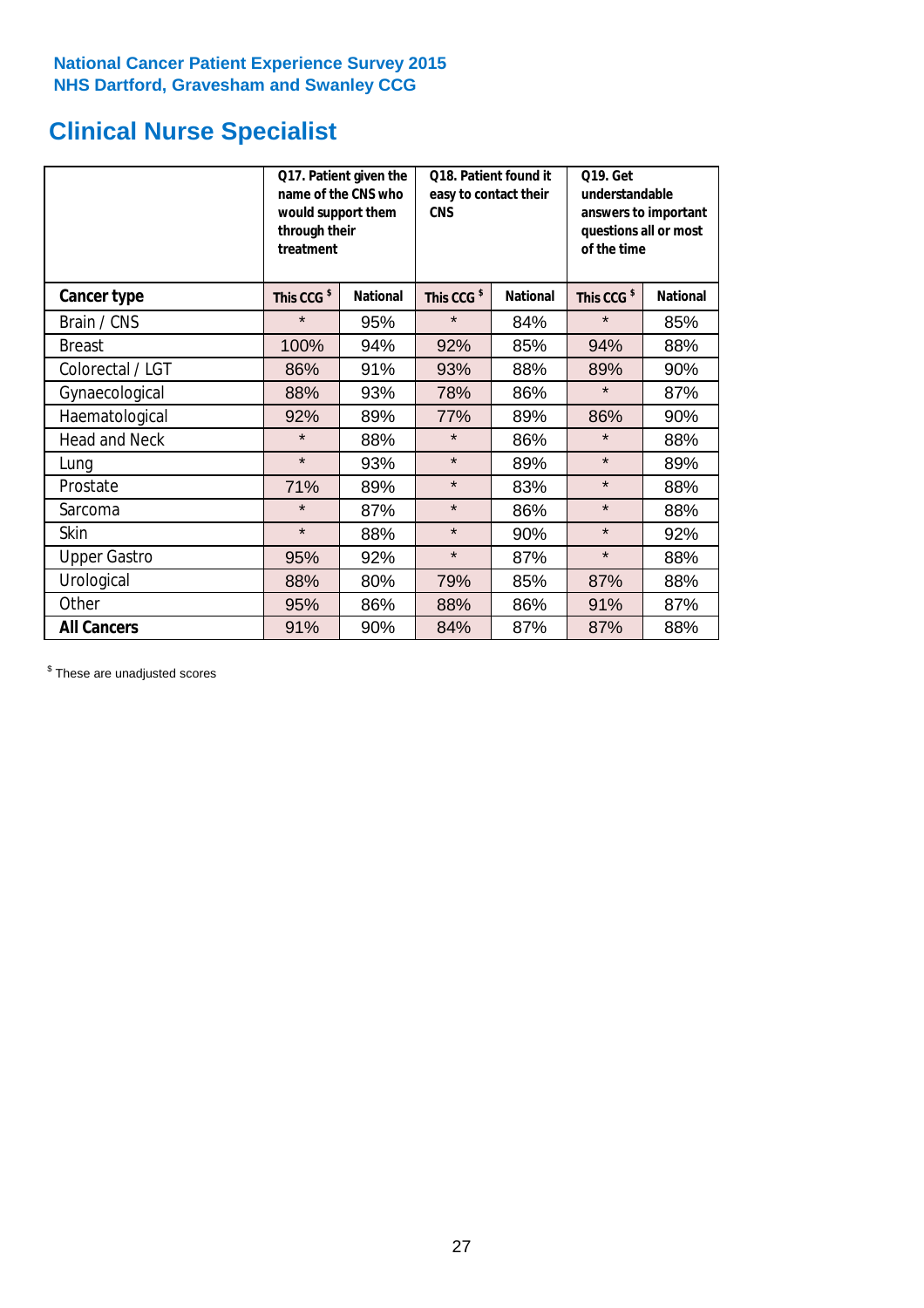# **Support for people with cancer**

|                      | Q20. Hospital staff<br>gave information | about support groups | Q21. Hospital staff<br>gave information<br>about impact cancer<br>could have on day to<br>day activities |                 | Q22. Hospital staff<br>gave information on<br>getting financial help |                 | Q23. Hospital staff told<br>patient they could get<br>free prescriptions |                 |
|----------------------|-----------------------------------------|----------------------|----------------------------------------------------------------------------------------------------------|-----------------|----------------------------------------------------------------------|-----------------|--------------------------------------------------------------------------|-----------------|
| Cancer type          | This CCG <sup>\$</sup>                  | <b>National</b>      | This CCG <sup>\$</sup>                                                                                   | <b>National</b> | This CCG <sup>\$</sup>                                               | <b>National</b> | This CCG <sup>\$</sup>                                                   | <b>National</b> |
| Brain / CNS          | $\star$                                 | 85%                  | $\star$                                                                                                  | 80%             | $\star$                                                              | 72%             | $\star$                                                                  | 79%             |
| <b>Breast</b>        | 88%                                     | 88%                  | 89%                                                                                                      | 85%             | 68%                                                                  | 60%             | 90%                                                                      | 80%             |
| Colorectal / LGT     | 74%                                     | 82%                  | 84%                                                                                                      | 82%             | 46%                                                                  | 52%             | 91%                                                                      | 83%             |
| Gynaecological       | $\star$                                 | 83%                  | $\star$                                                                                                  | 81%             | $\star$                                                              | 58%             | $\star$                                                                  | 76%             |
| Haematological       | 72%                                     | 82%                  | 74%                                                                                                      | 82%             | 59%                                                                  | 56%             | 93%                                                                      | 86%             |
| <b>Head and Neck</b> | $\star$                                 | 83%                  | $\star$                                                                                                  | 80%             | $\star$                                                              | 55%             | $\star$                                                                  | 80%             |
| Lung                 | $\star$                                 | 82%                  | $\star$                                                                                                  | 80%             | $\star$                                                              | 68%             | $\star$                                                                  | 85%             |
| Prostate             | 64%                                     | 85%                  | 68%                                                                                                      | 81%             | $\star$                                                              | 41%             | $\star$                                                                  | 76%             |
| Sarcoma              | $\star$                                 | 82%                  | $\star$                                                                                                  | 80%             | $\star$                                                              | 57%             | $\star$                                                                  | 75%             |
| Skin                 | $\star$                                 | 85%                  | $\star$                                                                                                  | 85%             | $\star$                                                              | 51%             | $\star$                                                                  | 65%             |
| <b>Upper Gastro</b>  | 86%                                     | 82%                  | $\star$                                                                                                  | 78%             | $\star$                                                              | 57%             | $\star$                                                                  | 83%             |
| Urological           | $\star$                                 | 71%                  | $\star$                                                                                                  | 70%             | $\star$                                                              | 33%             | $\star$                                                                  | 69%             |
| Other                | 84%                                     | 80%                  | 76%                                                                                                      | 77%             | 56%                                                                  | 53%             | $\star$                                                                  | 79%             |
| <b>All Cancers</b>   | 79%                                     | 83%                  | 79%                                                                                                      | 81%             | 57%                                                                  | 55%             | 84%                                                                      | 80%             |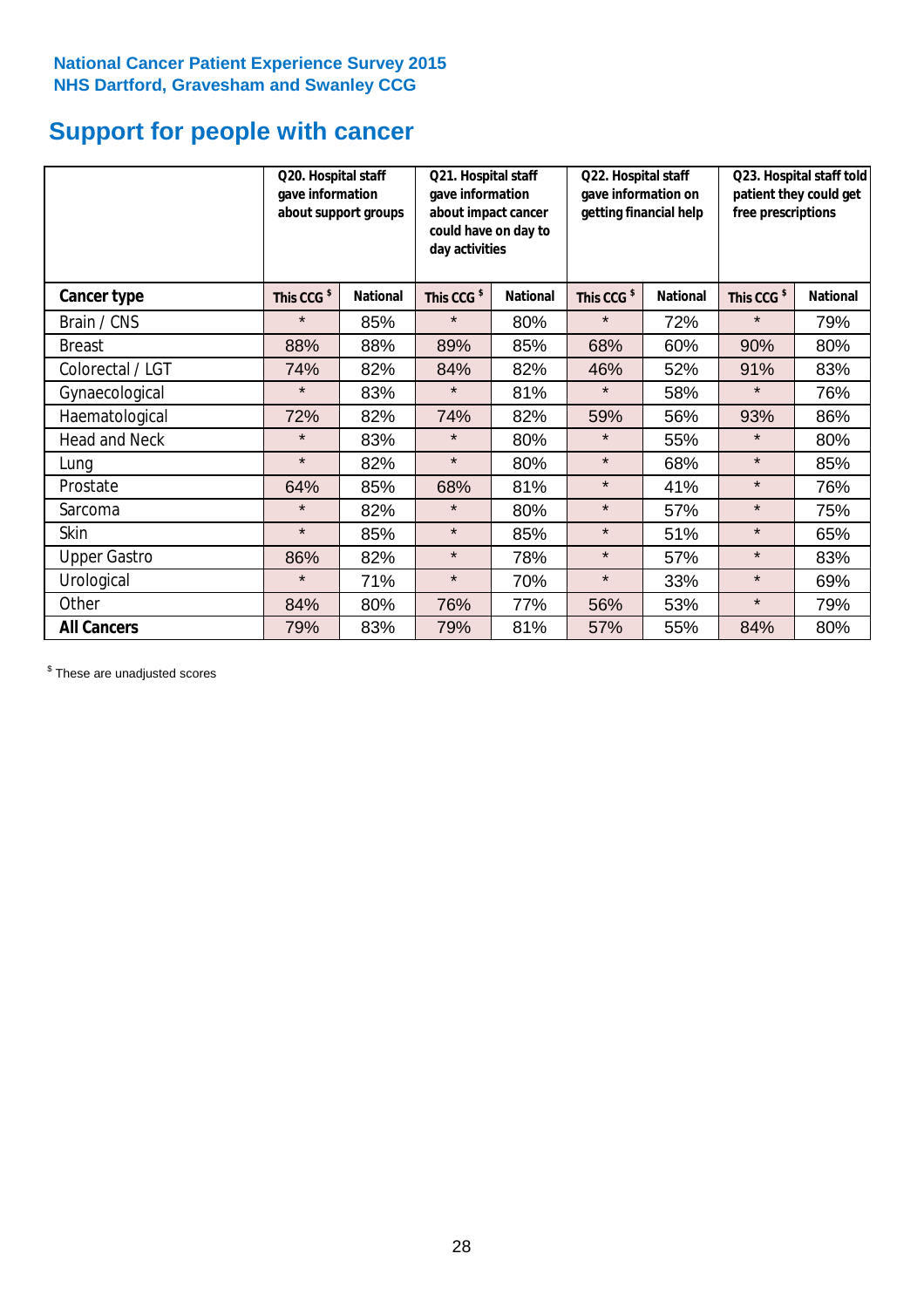# **Operations**

|                      | Q26. Staff explained<br>how operation had<br>gone in<br>understandable way |                 |  |  |
|----------------------|----------------------------------------------------------------------------|-----------------|--|--|
| <b>Cancer type</b>   | This CCG <sup>\$</sup>                                                     | <b>National</b> |  |  |
| Brain / CNS          | n.a.                                                                       | 75%             |  |  |
| <b>Breast</b>        | 72%                                                                        | 77%             |  |  |
| Colorectal / LGT     | 67%                                                                        | 81%             |  |  |
| Gynaecological       | 73%<br>79%                                                                 |                 |  |  |
| Haematological       | $\star$<br>75%                                                             |                 |  |  |
| <b>Head and Neck</b> | $\star$                                                                    | 77%             |  |  |
| Lung                 | $\star$                                                                    | 76%             |  |  |
| Prostate             | $\star$                                                                    | 76%             |  |  |
| Sarcoma              | $\star$                                                                    | 80%             |  |  |
| Skin                 | $\star$                                                                    | 84%             |  |  |
| <b>Upper Gastro</b>  | $\star$                                                                    | 81%             |  |  |
| Urological           | 86%                                                                        | 74%             |  |  |
| Other                | $\star$<br>78%                                                             |                 |  |  |
| <b>All Cancers</b>   | 75%                                                                        | 78%             |  |  |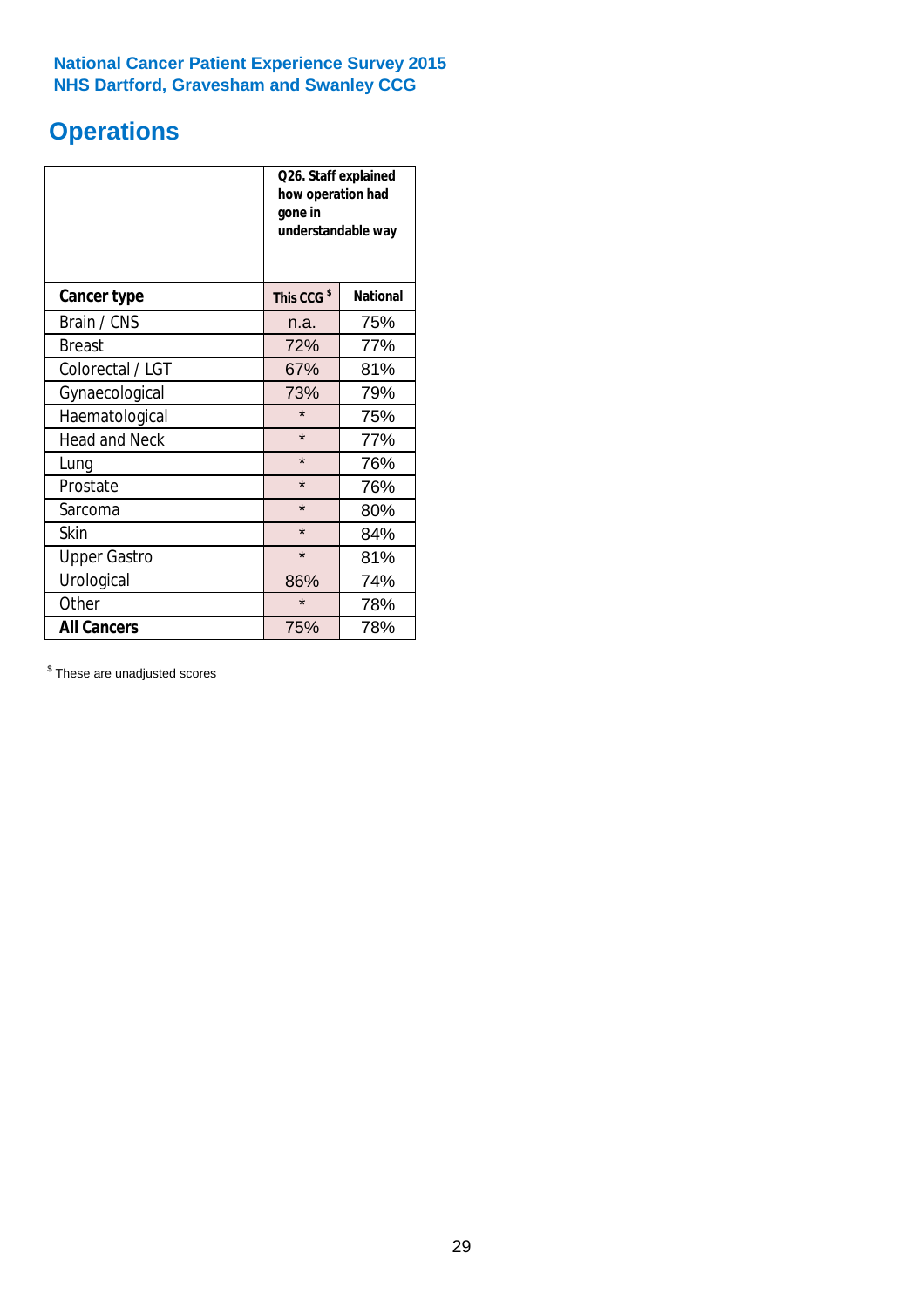# **Hospital care as an inpatient (Part 1 of 2)**

|                      | or nurses did not talk<br>they were not there | Q28. Groups of doctors<br>in front of patient as if | Q29. Patient had<br>confidence and trust in<br>all doctors treating<br>them |                 | Q30. Patient's family<br>or someone close<br>definitely had<br>opportunity to talk to<br>doctor |                 | Q31. Patient had<br>confidence and trust in I<br>all ward nurses |                 |
|----------------------|-----------------------------------------------|-----------------------------------------------------|-----------------------------------------------------------------------------|-----------------|-------------------------------------------------------------------------------------------------|-----------------|------------------------------------------------------------------|-----------------|
| Cancer type          | This CCG <sup>\$</sup>                        | <b>National</b>                                     | This CCG <sup>\$</sup>                                                      | <b>National</b> | This CCG <sup>\$</sup>                                                                          | <b>National</b> | This CCG <sup>\$</sup>                                           | <b>National</b> |
| Brain / CNS          | n.a.                                          | 68%                                                 | n.a.                                                                        | 78%             | n.a.                                                                                            | 65%             | n.a.                                                             | 67%             |
| <b>Breast</b>        | 96%                                           | 89%                                                 | 88%                                                                         | 86%             | 83%                                                                                             | 73%             | 77%                                                              | 74%             |
| Colorectal / LGT     | 64%                                           | 75%                                                 | 81%                                                                         | 85%             | 58%                                                                                             | 72%             | 71%                                                              | 68%             |
| Gynaecological       | 67%                                           | 84%                                                 | 81%                                                                         | 86%             | 86%                                                                                             | 71%             | 70%                                                              | 69%             |
| Haematological       | 84%                                           | 80%                                                 | 73%                                                                         | 81%             | 61%                                                                                             | 75%             | 73%                                                              | 73%             |
| <b>Head and Neck</b> | $\star$                                       | 79%                                                 | $\star$                                                                     | 85%             | $\star$                                                                                         | 73%             | $\star$                                                          | 72%             |
| Lung                 | $\star$                                       | 75%                                                 | $\star$                                                                     | 82%             | $\star$                                                                                         | 71%             | $\star$                                                          | 73%             |
| Prostate             | $\star$                                       | 84%                                                 | $\star$                                                                     | 87%             | $\star$                                                                                         | 72%             | $\star$                                                          | 75%             |
| Sarcoma              | $\star$                                       | 82%                                                 | $\star$                                                                     | 85%             | $\star$                                                                                         | 75%             | $\star$                                                          | 70%             |
| Skin                 | $\star$                                       | 85%                                                 | $\star$                                                                     | 90%             | n.a.                                                                                            | 79%             | $\star$                                                          | 84%             |
| <b>Upper Gastro</b>  | $\star$                                       | 75%                                                 | $\star$                                                                     | 83%             | $\star$                                                                                         | 72%             | $\star$                                                          | 70%             |
| Urological           | 76%                                           | 80%                                                 | 90%                                                                         | 84%             | 78%                                                                                             | 67%             | 83%                                                              | 75%             |
| Other                | $\star$                                       | 79%                                                 | $\star$                                                                     | 79%             | $\star$                                                                                         | 70%             | $\star$                                                          | 69%             |
| <b>All Cancers</b>   | 81%                                           | 81%                                                 | 82%                                                                         | 84%             | 74%                                                                                             | 72%             | 74%                                                              | 72%             |

|                      | Q32. Always / nearly<br>always enough nurses<br>on duty |                 | Q33. All staff asked<br>patient what name<br>they preferred to be<br>called by |                 | Q34. Always given<br>enough privacy when<br>discussing condition or<br>treatment |                 | Q35. Patient was able<br>to discuss worries or<br>fears with staff during<br>visit |                 |
|----------------------|---------------------------------------------------------|-----------------|--------------------------------------------------------------------------------|-----------------|----------------------------------------------------------------------------------|-----------------|------------------------------------------------------------------------------------|-----------------|
| <b>Cancer type</b>   | This CCG <sup>\$</sup>                                  | <b>National</b> | This CCG <sup>\$</sup>                                                         | <b>National</b> | This CCG <sup>\$</sup>                                                           | <b>National</b> | This CCG <sup>\$</sup>                                                             | <b>National</b> |
| Brain / CNS          | n.a.                                                    | 64%             | n.a.                                                                           | 69%             | n.a.                                                                             | 80%             | n.a.                                                                               | 44%             |
| <b>Breast</b>        | 77%                                                     | 69%             | 60%                                                                            | 60%             | 81%                                                                              | 86%             | 54%                                                                                | 53%             |
| Colorectal / LGT     | 71%                                                     | 61%             | 76%                                                                            | 70%             | 86%                                                                              | 84%             | 61%                                                                                | 54%             |
| Gynaecological       | 74%                                                     | 65%             | 67%                                                                            | 63%             | 78%                                                                              | 82%             | 57%                                                                                | 50%             |
| Haematological       | 55%                                                     | 63%             | 59%                                                                            | 67%             | 77%                                                                              | 86%             | 32%                                                                                | 55%             |
| <b>Head and Neck</b> | $\star$                                                 | 67%             | $\star$                                                                        | 66%             | $\star$                                                                          | 85%             | $\star$                                                                            | 50%             |
| Lung                 | $\star$                                                 | 68%             | $\star$                                                                        | 71%             | $\star$                                                                          | 84%             | $\star$                                                                            | 49%             |
| Prostate             | $\star$                                                 | 71%             | $\star$                                                                        | 67%             | $\star$                                                                          | 87%             | $\star$                                                                            | 52%             |
| Sarcoma              | $\star$                                                 | 68%             | $\star$                                                                        | 71%             | $\star$                                                                          | 87%             | $\star$                                                                            | 52%             |
| Skin                 | $\star$                                                 | 81%             | $\star$                                                                        | 67%             | $\star$                                                                          | 89%             | $\star$                                                                            | 61%             |
| <b>Upper Gastro</b>  | $\star$                                                 | 62%             | $\star$                                                                        | 75%             | $\star$                                                                          | 83%             | $\star$                                                                            | 53%             |
| Urological           | 86%                                                     | 68%             | 71%                                                                            | 71%             | 90%                                                                              | 84%             | $\star$                                                                            | 46%             |
| Other                | $\star$                                                 | 62%             | $\star$                                                                        | 66%             | $\star$                                                                          | 82%             | $\star$                                                                            | 48%             |
| <b>All Cancers</b>   | 71%                                                     | 66%             | 62%                                                                            | 67%             | 82%                                                                              | 85%             | 51%                                                                                | 52%             |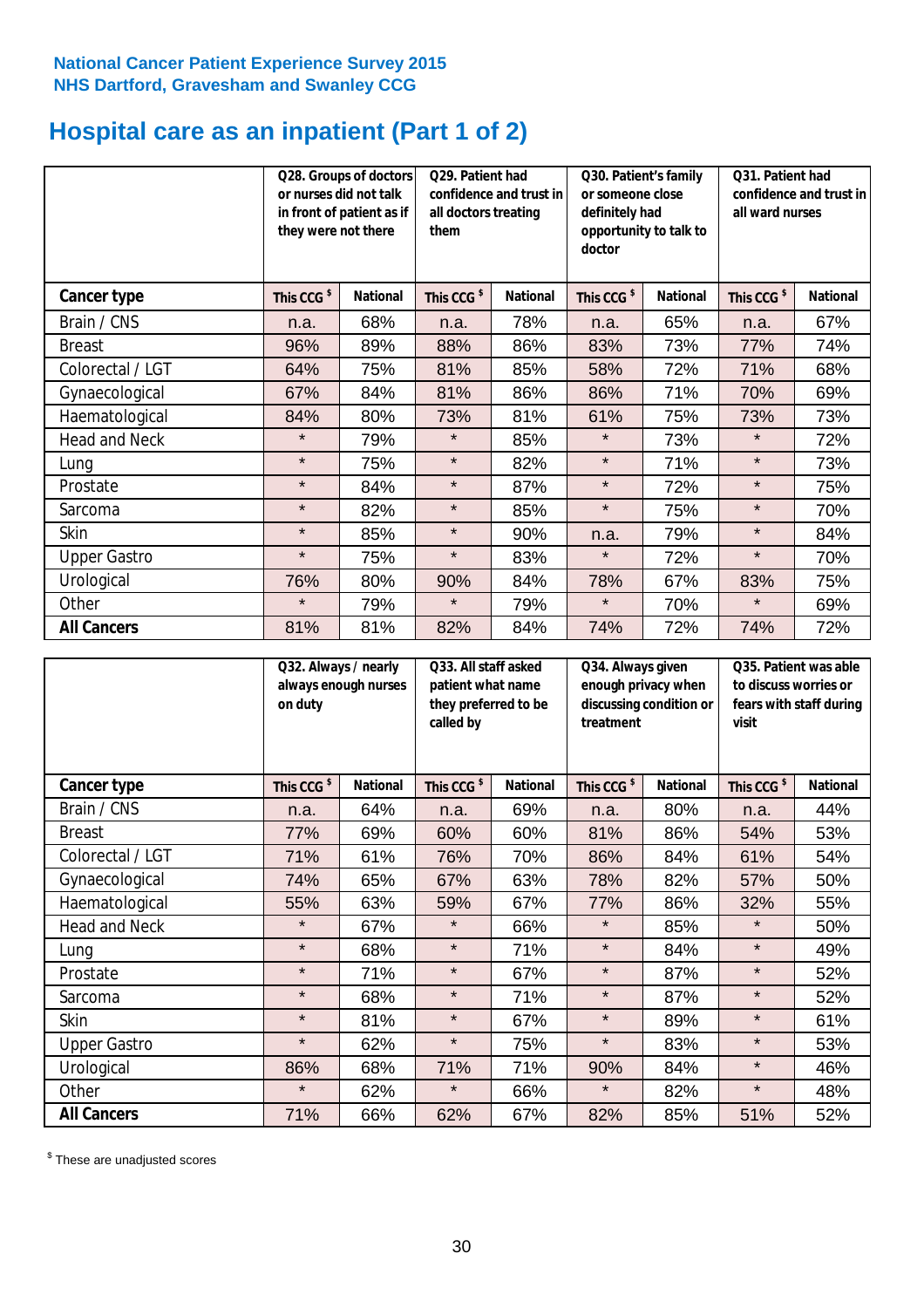# **Hospital care as an inpatient (Part 2 of 2)**

|                      | Q36. Hospital staff<br>definitely did<br>everything to help<br>control pain |                 | Q37. Always treated<br>with respect and<br>dignity by staff |                 | Q38. Given clear<br>written information<br>about what should /<br>should not do post<br>discharge |                 | Q39. Staff told patient<br>who to contact if<br>worried post discharge |                 |  |
|----------------------|-----------------------------------------------------------------------------|-----------------|-------------------------------------------------------------|-----------------|---------------------------------------------------------------------------------------------------|-----------------|------------------------------------------------------------------------|-----------------|--|
| Cancer type          | This CCG <sup>\$</sup>                                                      | <b>National</b> | This CCG <sup>\$</sup>                                      | <b>National</b> | This CCG <sup>\$</sup>                                                                            | <b>National</b> | This CCG <sup>\$</sup>                                                 | <b>National</b> |  |
| Brain / CNS          | n.a.                                                                        | 82%             | n.a.                                                        | 84%             | n.a.                                                                                              | 79%             | n.a.                                                                   | 91%             |  |
| <b>Breast</b>        | 89%                                                                         | 86%             | 89%                                                         | 88%             | 88%                                                                                               | 90%             | 98%                                                                    | 95%             |  |
| Colorectal / LGT     | 96%                                                                         | 84%             | 86%                                                         | 86%             | 74%                                                                                               | 83%             | 93%                                                                    | 94%             |  |
| Gynaecological       | 83%                                                                         | 83%             | 93%                                                         | 85%             | 88%                                                                                               | 86%             | 96%                                                                    | 93%             |  |
| Haematological       | 80%                                                                         | 84%             | 80%                                                         | 89%             | 72%                                                                                               | 79%             | 86%                                                                    | 95%             |  |
| <b>Head and Neck</b> | $\star$                                                                     | 84%             | $\star$                                                     | 88%             | $\star$                                                                                           | 86%             | $\star$                                                                | 92%             |  |
| Lung                 | $\star$                                                                     | 83%             | $\star$                                                     | 87%             | $\star$                                                                                           | 81%             | $\star$                                                                | 92%             |  |
| Prostate             | $\star$                                                                     | 85%             | $\star$                                                     | 91%             | $\star$                                                                                           | 87%             | $\star$                                                                | 94%             |  |
| Sarcoma              | $\star$                                                                     | 86%             | $\star$                                                     | 91%             | $\star$                                                                                           | 83%             | $\star$                                                                | 94%             |  |
| Skin                 | $\star$                                                                     | 88%             | $\star$                                                     | 93%             | $\star$                                                                                           | 91%             | $\star$                                                                | 97%             |  |
| <b>Upper Gastro</b>  | $\star$                                                                     | 83%             | $\star$                                                     | 86%             | $\star$                                                                                           | 79%             | $\star$                                                                | 93%             |  |
| Urological           | 90%                                                                         | 80%             | 93%                                                         | 88%             | 96%                                                                                               | 83%             | 90%                                                                    | 90%             |  |
| Other                | $\star$                                                                     | 82%             | $\star$                                                     | 85%             | $\star$                                                                                           | 80%             | $\star$                                                                | 92%             |  |
| <b>All Cancers</b>   | 87%                                                                         | 84%             | 87%                                                         | 87%             | 84%                                                                                               | 84%             | 93%                                                                    | 94%             |  |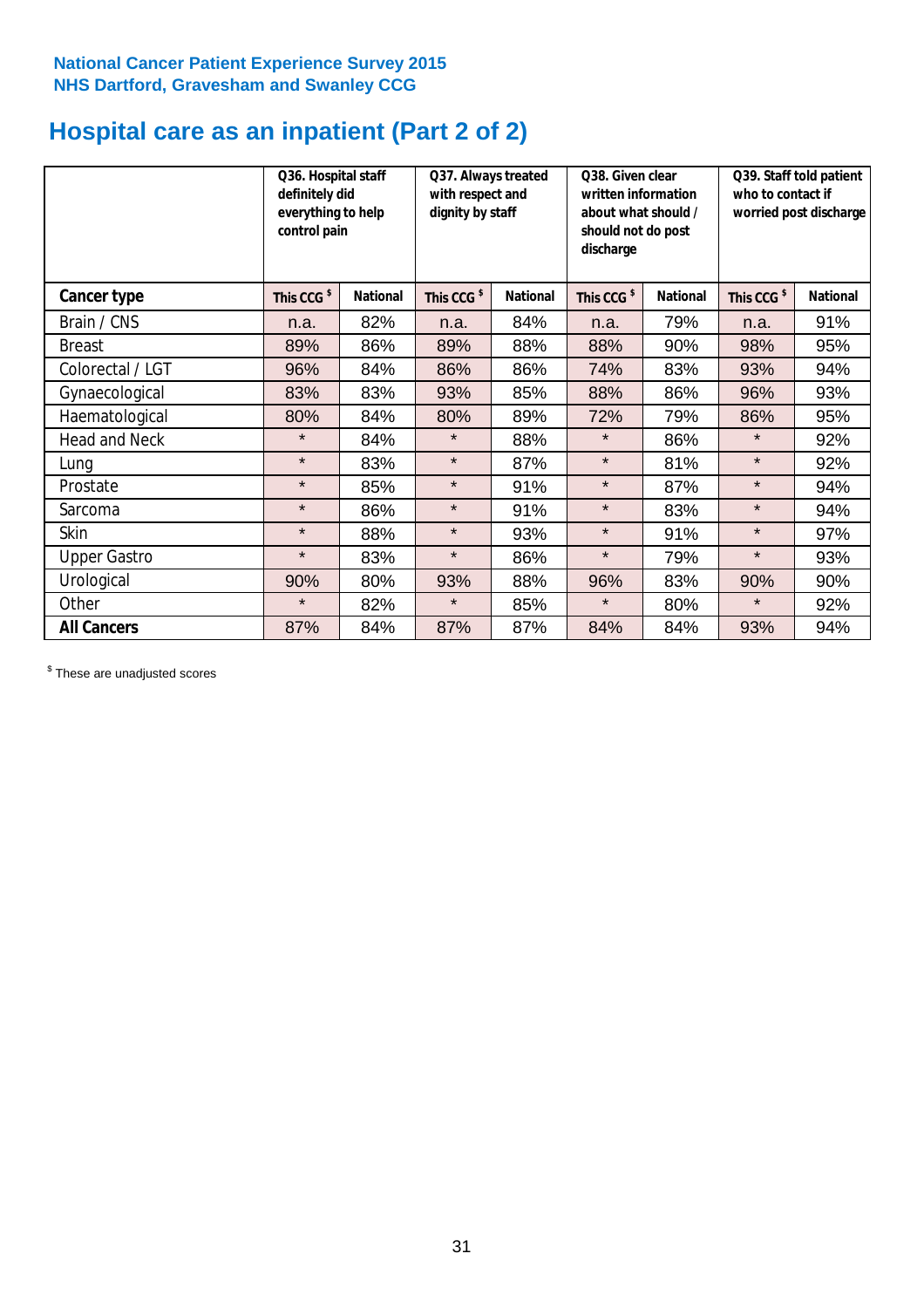# **Hospital care as a day patient / outpatient**

|                      | to discuss worries or<br>visit | Q41. Patient was able<br>fears with staff during | Q42. Doctor had the<br>right notes and other<br>documentation with<br>them |                 | Q44. Beforehand<br>patient had all<br>information needed<br>about radiotherapy<br>treatment |                 | Q45. Patient given<br>understandable<br>information about<br>whether radiotherapy<br>was working |                 |
|----------------------|--------------------------------|--------------------------------------------------|----------------------------------------------------------------------------|-----------------|---------------------------------------------------------------------------------------------|-----------------|--------------------------------------------------------------------------------------------------|-----------------|
| Cancer type          | This CCG <sup>\$</sup>         | <b>National</b>                                  | This CCG <sup>\$</sup>                                                     | <b>National</b> | This CCG <sup>\$</sup>                                                                      | <b>National</b> | This CCG <sup>\$</sup>                                                                           | <b>National</b> |
| Brain / CNS          | $\star$                        | 65%                                              | $\star$                                                                    | 94%             | $\star$                                                                                     | 85%             | $\star$                                                                                          | 52%             |
| <b>Breast</b>        | 71%                            | 70%                                              | 97%                                                                        | 95%             | 97%                                                                                         | 87%             | 77%                                                                                              | 60%             |
| Colorectal / LGT     | 78%                            | 73%                                              | 100%                                                                       | 95%             | $\star$                                                                                     | 85%             | $\star$                                                                                          | 55%             |
| Gynaecological       | $\star$                        | 70%                                              | 95%                                                                        | 96%             | $\star$                                                                                     | 85%             | $\star$                                                                                          | 64%             |
| Haematological       | 66%                            | 74%                                              | 93%                                                                        | 97%             | $\star$                                                                                     | 82%             | $\star$                                                                                          | 64%             |
| <b>Head and Neck</b> | $\star$                        | 69%                                              | $\star$                                                                    | 95%             | $\star$                                                                                     | 86%             | $\star$                                                                                          | 60%             |
| Lung                 | $\star$                        | 69%                                              | $\star$                                                                    | 96%             | $\star$                                                                                     | 86%             | $\star$                                                                                          | 59%             |
| Prostate             | 62%                            | 69%                                              | 96%                                                                        | 95%             | $\star$                                                                                     | 88%             | $\star$                                                                                          | 61%             |
| Sarcoma              | $\star$                        | 68%                                              | $\star$                                                                    | 97%             | n.a.                                                                                        | 88%             | n.a.                                                                                             | 63%             |
| Skin                 | $\star$                        | 73%                                              | $\star$                                                                    | 96%             | n.a.                                                                                        | 81%             | n.a.                                                                                             | 63%             |
| <b>Upper Gastro</b>  | $\star$                        | 68%                                              | 91%                                                                        | 95%             | $\star$                                                                                     | 85%             | $\star$                                                                                          | 57%             |
| Urological           | $\star$                        | 65%                                              | 93%                                                                        | 95%             | $\star$                                                                                     | 81%             | $\star$                                                                                          | 53%             |
| Other                | 75%                            | 67%                                              | 97%                                                                        | 95%             | $\star$                                                                                     | 83%             | $\star$                                                                                          | 59%             |
| <b>All Cancers</b>   | 71%                            | 70%                                              | 95%                                                                        | 96%             | 88%                                                                                         | 86%             | 62%                                                                                              | 60%             |

|                      | Q47. Beforehand<br>patient had all<br>information needed<br>about chemotherapy<br>treatment |                 | Q48. Patient given<br>understandable<br>information about<br>whether<br>chemotherapy was<br>working |                 |  |
|----------------------|---------------------------------------------------------------------------------------------|-----------------|-----------------------------------------------------------------------------------------------------|-----------------|--|
| <b>Cancer type</b>   | This CCG <sup>\$</sup>                                                                      | <b>National</b> | This CCG <sup>\$</sup>                                                                              | <b>National</b> |  |
| Brain / CNS          | $\star$                                                                                     | 82%             | $\star$                                                                                             | 57%             |  |
| <b>Breast</b>        | 93%                                                                                         | 83%             | 67%                                                                                                 | 62%             |  |
| Colorectal / LGT     | 78%                                                                                         | 86%             | 63%                                                                                                 | 65%             |  |
| Gynaecological       | $\star$                                                                                     | 86%             | $\star$                                                                                             | 68%             |  |
| Haematological       | 81%                                                                                         | 85%             |                                                                                                     | 75%             |  |
| <b>Head and Neck</b> | $\star$                                                                                     | 80%             | $\star$                                                                                             | 52%             |  |
| Lung                 | $\star$                                                                                     | 85%             | $\star$                                                                                             | 68%             |  |
| Prostate             | $\star$                                                                                     | 83%             | $\star$                                                                                             | 69%             |  |
| Sarcoma              | n.a.                                                                                        | 82%             | n.a.                                                                                                | 70%             |  |
| Skin                 | n.a.                                                                                        | 92%             | n.a.                                                                                                | 80%             |  |
| <b>Upper Gastro</b>  | 91%                                                                                         | 83%             | 77%                                                                                                 | 64%             |  |
| Urological           | $\star$                                                                                     | 83%             | $\star$                                                                                             | 66%             |  |
| Other                | $\star$                                                                                     | 85%             | $\star$                                                                                             | 70%             |  |
| <b>All Cancers</b>   | 85%                                                                                         | 84%             | 67%                                                                                                 | 68%             |  |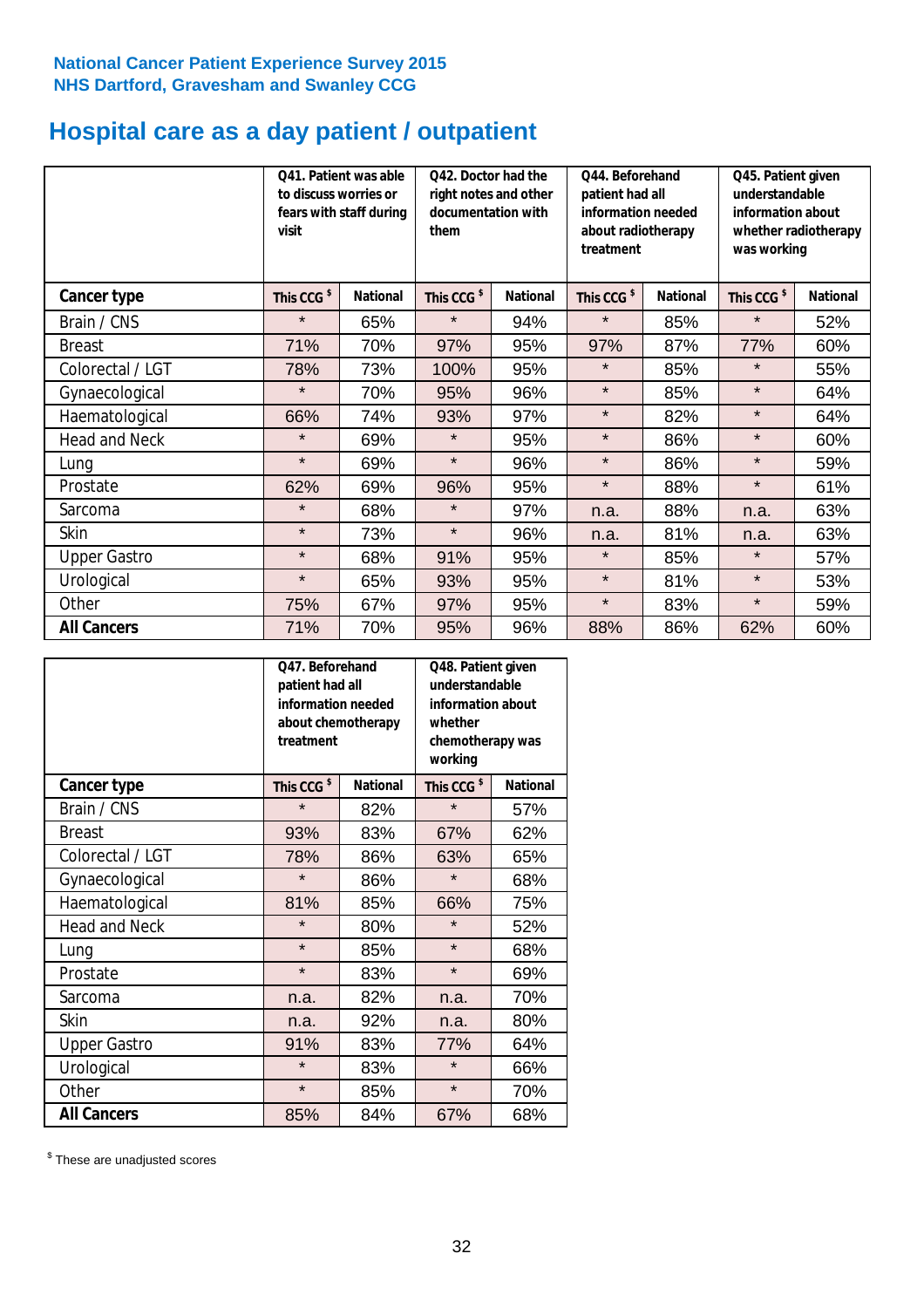# **Home care and support**

|                      | Q49. Hospital staff<br>gave family or | someone close all the<br>information needed to<br>help with care at home | Q50. Patient definitely<br>given enough support<br>from health or social<br>services during<br>treatment |                 | Q51. Patient definitely<br>given enough support<br>from health or social<br>services after<br>treatment |                 |
|----------------------|---------------------------------------|--------------------------------------------------------------------------|----------------------------------------------------------------------------------------------------------|-----------------|---------------------------------------------------------------------------------------------------------|-----------------|
| <b>Cancer type</b>   | This CCG <sup>\$</sup>                | <b>National</b>                                                          | This CCG <sup>\$</sup>                                                                                   | <b>National</b> | This CCG <sup>\$</sup>                                                                                  | <b>National</b> |
| Brain / CNS          | $\star$                               | 56%                                                                      | $\star$                                                                                                  | 44%             | n.a.                                                                                                    | 44%             |
| <b>Breast</b>        | 62%                                   | 57%                                                                      | 56%                                                                                                      | 54%             | 61%                                                                                                     | 40%             |
| Colorectal / LGT     | 55%                                   | 60%                                                                      | 63%                                                                                                      | 62%             | $\star$                                                                                                 | 52%             |
| Gynaecological       | 68%                                   | 56%                                                                      | $\star$                                                                                                  | 52%             | $\star$                                                                                                 | 42%             |
| Haematological       | 46%                                   | 60%                                                                      | 32%                                                                                                      | 52%             | $\star$                                                                                                 | 43%             |
| <b>Head and Neck</b> | $\star$                               | 59%                                                                      | $\star$                                                                                                  | 53%             | $\star$                                                                                                 | 50%             |
| Lung                 | $\star$                               | 57%                                                                      | $\star$                                                                                                  | 52%             | $\star$                                                                                                 | 42%             |
| Prostate             | 50%                                   | 55%                                                                      | $\star$                                                                                                  | 47%             | $\star$                                                                                                 | 43%             |
| Sarcoma              | $\star$                               | 59%                                                                      | $\star$                                                                                                  | 58%             | $\star$                                                                                                 | 53%             |
| Skin                 | $\star$                               | 67%                                                                      | $\star$                                                                                                  | 58%             | $\star$                                                                                                 | 61%             |
| <b>Upper Gastro</b>  | $\star$                               | 59%                                                                      | $\star$                                                                                                  | 54%             | $\star$                                                                                                 | 45%             |
| Urological           | 67%                                   | 55%                                                                      | $\star$                                                                                                  | 47%             | $\star$                                                                                                 | 44%             |
| Other                | 60%                                   | 54%                                                                      | 64%                                                                                                      | 55%             | $\star$                                                                                                 | 48%             |
| <b>All Cancers</b>   | 56%                                   | 58%                                                                      | 51%                                                                                                      | 54%             | 47%                                                                                                     | 45%             |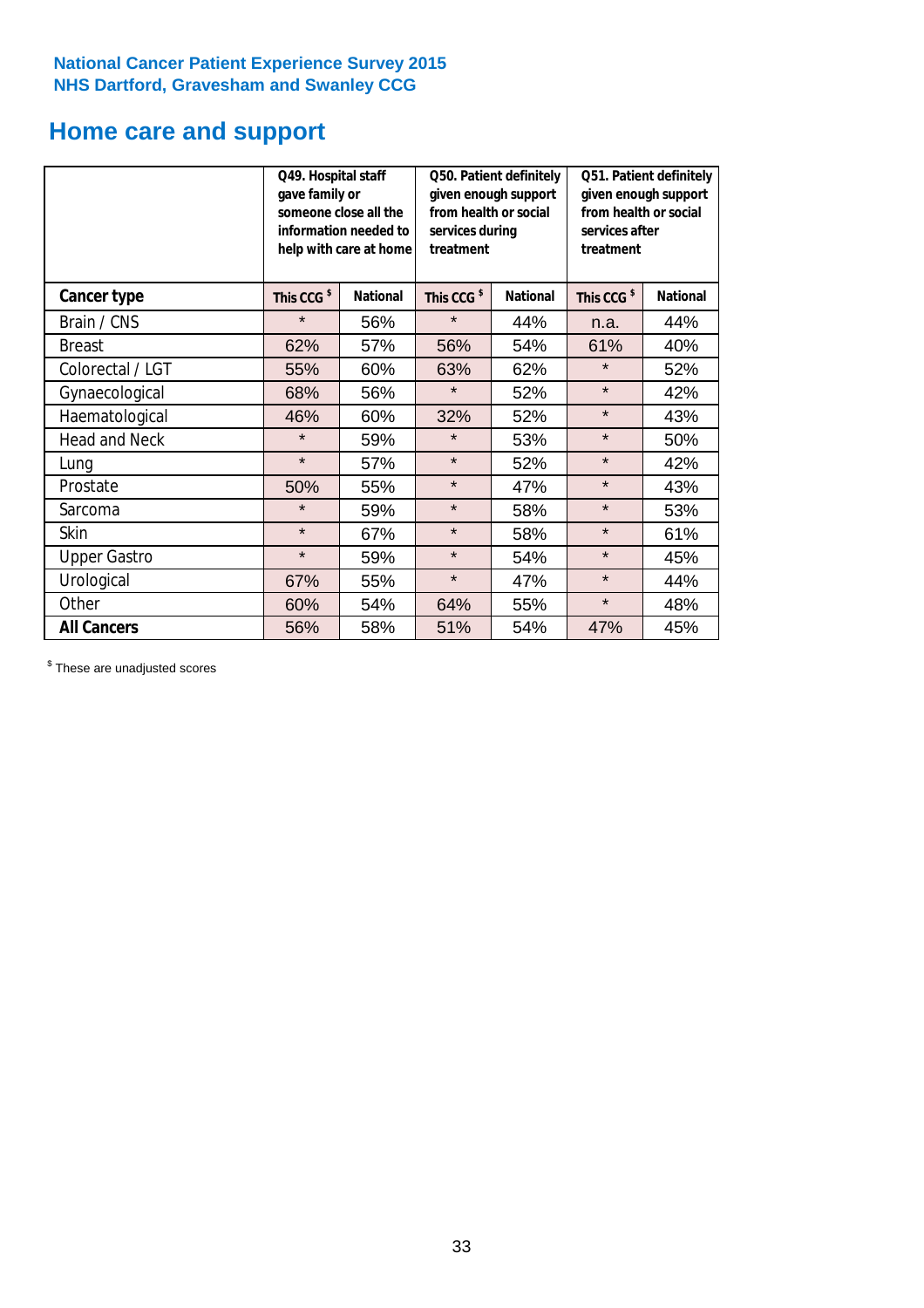# **Care from your general practice**

|                      | information about<br>treatment | Q52. GP given enough<br>patient's condition and | <b>O53. Practice staff</b><br>definitely did<br>everything they could<br>to support patient |                 |  |
|----------------------|--------------------------------|-------------------------------------------------|---------------------------------------------------------------------------------------------|-----------------|--|
| <b>Cancer type</b>   | This CCG <sup>\$</sup>         | <b>National</b>                                 | This CCG <sup>\$</sup>                                                                      | <b>National</b> |  |
| Brain / CNS          | n.a.                           | 94%                                             | $\star$                                                                                     | 59%             |  |
| <b>Breast</b>        | 97%                            | 96%                                             | 48%                                                                                         | 63%             |  |
| Colorectal / LGT     | 96%                            | 95%                                             | 67%                                                                                         | 63%             |  |
| Gynaecological       | 93%                            | 95%                                             | $\star$                                                                                     | 59%             |  |
| Haematological       | 99%                            | 96%                                             | 58%                                                                                         | 61%             |  |
| <b>Head and Neck</b> | $\star$                        | 93%                                             | $\star$                                                                                     | 60%             |  |
| Lung                 | $\star$                        | 95%                                             | $\star$                                                                                     | 62%             |  |
| Prostate             | 100%                           | 95%                                             | $\star$                                                                                     | 67%             |  |
| Sarcoma              | $\star$                        | 97%                                             | n.a.                                                                                        | 65%             |  |
| <b>Skin</b>          | $\star$                        | 97%                                             | $\star$                                                                                     | 71%             |  |
| <b>Upper Gastro</b>  | 100%                           | 94%                                             | $\star$                                                                                     | 62%             |  |
| Urological           | 96%                            | 95%                                             | $\star$                                                                                     | 64%             |  |
| Other                | 98%                            | 95%                                             | 56%                                                                                         | 61%             |  |
| <b>All Cancers</b>   | 97%                            | 95%                                             | 59%                                                                                         | 63%             |  |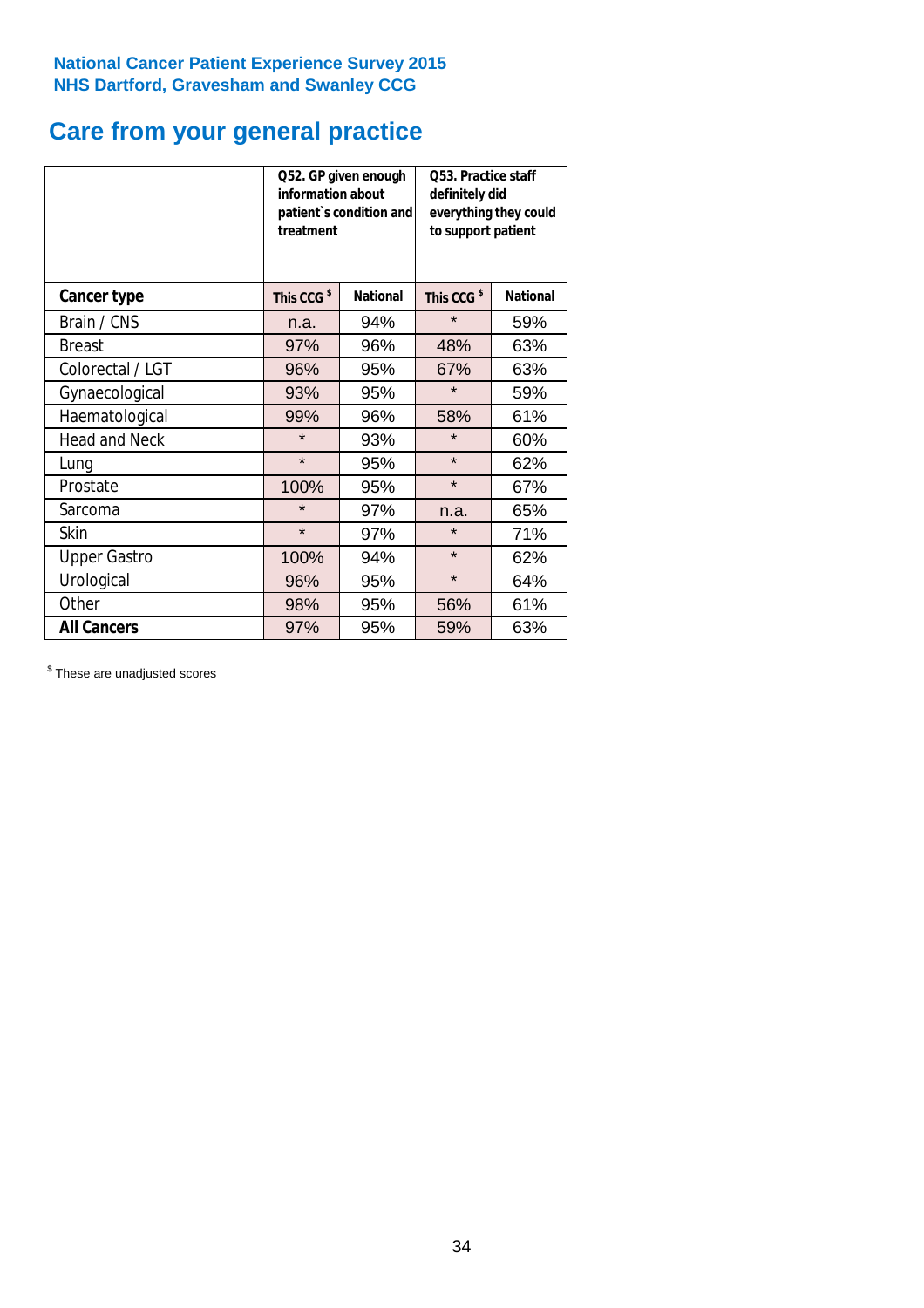# **Your overall NHS care**

|                      | together               | Q54. Hospital and<br>community staff<br>always worked well |                        | Q55. Patient given a | qood                   | Q56. Overall the<br>administration of the<br>care was very good /<br>right |                        | Q57. Length of time for<br>attending clinics and<br>appointments was |  |
|----------------------|------------------------|------------------------------------------------------------|------------------------|----------------------|------------------------|----------------------------------------------------------------------------|------------------------|----------------------------------------------------------------------|--|
| <b>Cancer type</b>   | This CCG <sup>\$</sup> | <b>National</b>                                            | This CCG <sup>\$</sup> | <b>National</b>      | This CCG <sup>\$</sup> | <b>National</b>                                                            | This CCG <sup>\$</sup> | <b>National</b>                                                      |  |
| Brain / CNS          | $\star$                | 45%                                                        | $\star$                | 29%                  | $\star$                | 84%                                                                        | $\star$                | 60%                                                                  |  |
| <b>Breast</b>        | 66%                    | 60%                                                        | 49%                    | 35%                  | 95%                    | 90%                                                                        | 68%                    | 64%                                                                  |  |
| Colorectal / LGT     | 67%                    | 60%                                                        | 42%                    | 36%                  | 98%                    | 88%                                                                        | 66%                    | 68%                                                                  |  |
| Gynaecological       | 59%                    | 58%                                                        | $\star$                | 29%                  | 97%                    | 89%                                                                        | 79%                    | 66%                                                                  |  |
| Haematological       | 58%                    | 63%                                                        | 36%                    | 33%                  | 83%                    | 92%                                                                        | 67%                    | 62%                                                                  |  |
| <b>Head and Neck</b> | $\star$                | 58%                                                        | $\star$                | 34%                  | $\star$                | 89%                                                                        | $\star$                | 65%                                                                  |  |
| Lung                 | $\star$                | 63%                                                        | $\star$                | 32%                  | $\star$                | 89%                                                                        | $\star$                | 70%                                                                  |  |
| Prostate             | 58%                    | 63%                                                        | 40%                    | 36%                  | 82%                    | 87%                                                                        | 64%                    | 71%                                                                  |  |
| Sarcoma              | $\star$                | 60%                                                        | $\star$                | 31%                  | $\star$                | 90%                                                                        | $\star$                | 63%                                                                  |  |
| Skin                 | $\star$                | 69%                                                        | $\star$                | 39%                  | $\star$                | 89%                                                                        | $\star$                | 73%                                                                  |  |
| <b>Upper Gastro</b>  | 65%                    | 58%                                                        | $\star$                | 36%                  | 88%                    | 88%                                                                        | 83%                    | 66%                                                                  |  |
| Urological           | 67%                    | 62%                                                        | 24%                    | 26%                  | 94%                    | 84%                                                                        | 69%                    | 73%                                                                  |  |
| Other                | 50%                    | 56%                                                        | 44%                    | 29%                  | 84%                    | 87%                                                                        | 60%                    | 61%                                                                  |  |
| <b>All Cancers</b>   | 60%                    | 61%                                                        | 41%                    | 33%                  | 89%                    | 89%                                                                        | 69%                    | 66%                                                                  |  |

|                      | Q58. Taking part in<br>cancer research | discussed with patient | Q59. Patient's average<br>rating of care scored<br>from very poor to very<br>good |                 |  |
|----------------------|----------------------------------------|------------------------|-----------------------------------------------------------------------------------|-----------------|--|
| <b>Cancer type</b>   | This CCG <sup>\$</sup>                 | <b>National</b>        | This CCG <sup>\$</sup>                                                            | <b>National</b> |  |
| Brain / CNS          | $\star$                                | 32%                    | $\star$                                                                           | 8.5             |  |
| <b>Breast</b>        | 24%                                    | 28%                    | 8.8                                                                               | 8.8             |  |
| Colorectal / LGT     | 2%                                     | 22%                    | 8.9                                                                               | 8.7             |  |
| Gynaecological       | 21%<br>27%                             |                        | 8.8                                                                               | 8.7             |  |
| Haematological       | 37%                                    | 36%                    | 8.5                                                                               | 8.8             |  |
| <b>Head and Neck</b> | $\star$                                | 21%                    | $\star$                                                                           | 8.6             |  |
| Lung                 | $\star$                                | 34%                    | $\star$                                                                           | 8.6             |  |
| Prostate             | 29%                                    | 35%                    | 8.4                                                                               | 8.6             |  |
| Sarcoma              | n.a.                                   | 29%                    | $\star$                                                                           | 8.7             |  |
| Skin                 | $\star$                                | 17%                    | $\star$                                                                           | 8.9             |  |
| <b>Upper Gastro</b>  | 35%                                    | 30%                    | 8.6                                                                               | 8.6             |  |
| Urological           | 9%                                     | 14%                    | 9.0                                                                               | 8.5             |  |
| Other                | 21%                                    | 31%                    | 8.3                                                                               | 8.6             |  |
| <b>All Cancers</b>   | 23%                                    | 28%                    | 8.6                                                                               | 8.7             |  |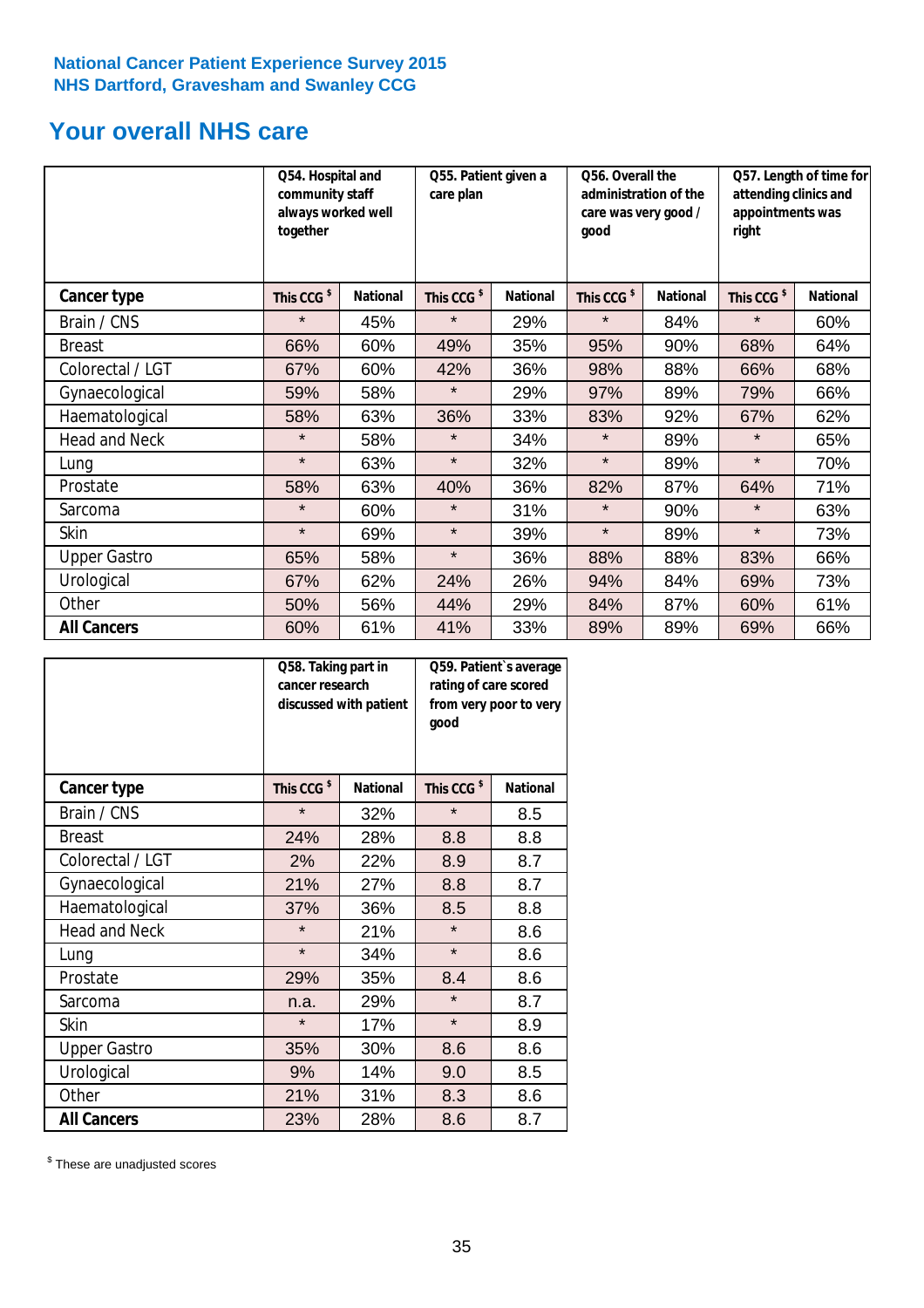# **Annex**

# **Methodology**

The sample for the survey included all adult (aged 16 and over) NHS patients, with a confirmed primary diagnosis of cancer, discharged from an NHS Trust after an inpatient episode or day case attendance for cancer related treatment in the months of April, May and June 2015.

The patients included in the sample had relevant cancer ICD10 codes (C00-99 excluding C44 and C84, and D05) in the first diagnosis field of their patient records, applied to their patient files by the relevant NHS Trust, and were alive at the point at which fieldwork commenced. Deceased checks were undertaken on up to three occasions during fieldwork, to ensure that questionnaires were not sent to patients who had died since their treatment.

Trust samples were checked rigorously for duplicates and patient lists were also de-duplicated nationally to ensure that patients did not receive multiple copies of questionnaires.

The fieldwork for the survey was undertaken between October 2015 and March 2016.

For the first time, the survey used a mixed mode methodology. Questionnaires were sent by post with two reminders where necesssary, but also included an option to complete online. A Freephone helpline was available for respondents to ask questions about the survey, to enable them to complete their questionnaires over the phone, and to provide access to a translation and interpreting facility for those whose first language was not English.

The Health Research Authority supported the survey by granting Section 251 approval.

# **Further information**

Further information on survey methodology, as well as all of the national and local reports and data, is available at www.ncpes.co.uk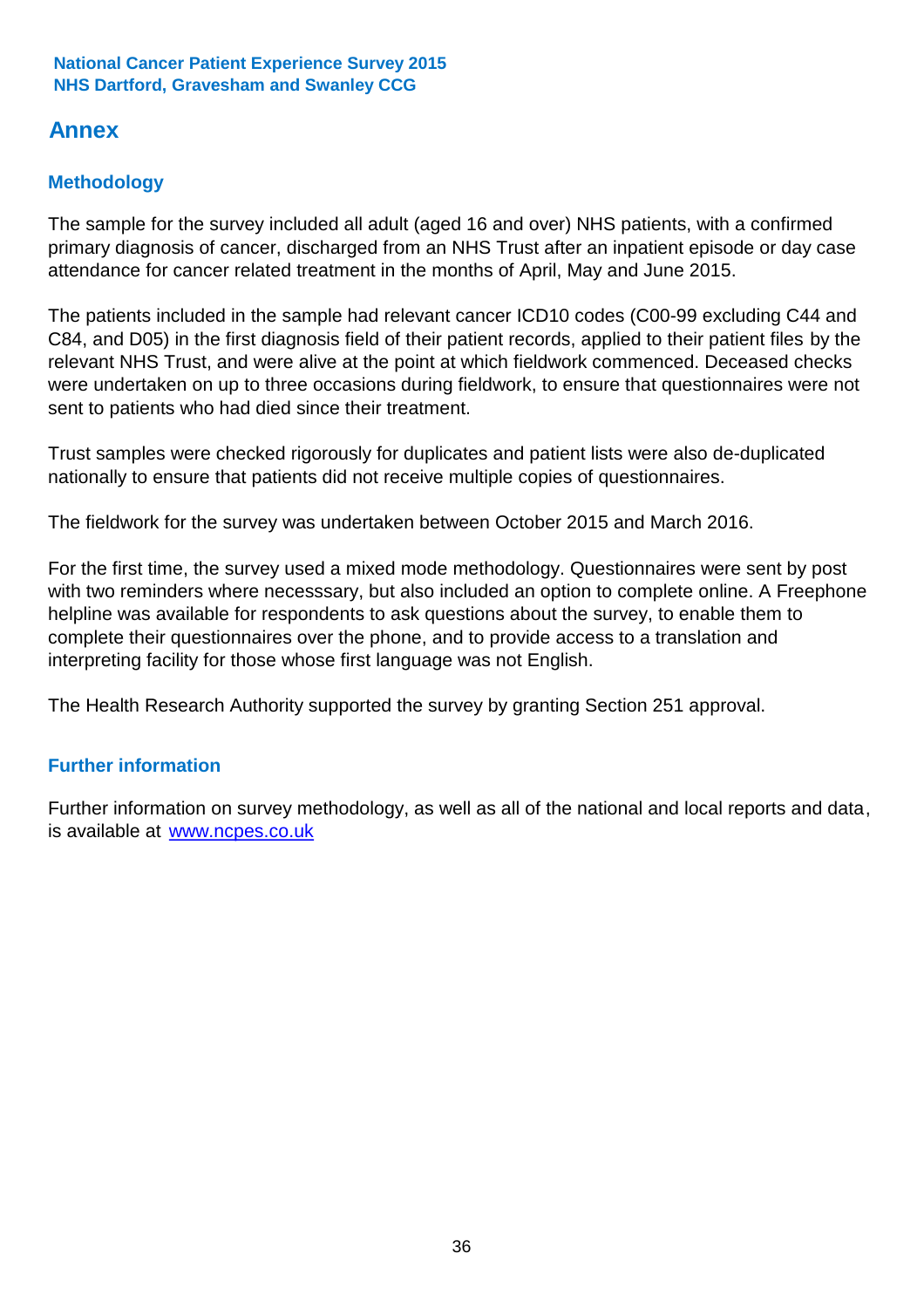### **Redevelopment of the 2015 survey**

A number of significant changes have been made to the National Cancer Patient Experience Survey in 2015:

- the length of the questionnaire has been reduced
- response options have been reviewed and changed to make them consistent throughout the survey
- some of the questions and / or answer options have been changed so that they are now in line with questions in other patient surveys (e.g. the Care Quality Commission national patient surveys), to improve comparability between them
- the topic areas within the questionnaire have been redesigned to capture the whole patient journey.

There are 50 questions in the questionnaire that relate directly to patient experience. Of these, 14 remain unchanged from previous years; and a further 21 have been slightly amended. We draw caution in directly comparing data from the 2015 survey to the findings of the previous CPES surveys, even for identical questions. Changes in the structure of the survey instrument (questionnaire) and also the administration of the survey (calendar period and length of time from sampling to field work start and completion) may influence nationwide averages, although these features will not greatly impact on relative comparisons (e.g. between patient groups or hospitals).

The other 15 questions are either new or substantially changed from previous years.

It is expected that there will be few, if any changes, to the questionnaire going forward so we will be able to compare the results year on year. Where changes are necessary they are expected to be for methodological reasons or to improve question reliability.

Another significant change in 2015 is that an online version of the questionnaire has been developed. The online version was developed to make the questionnaire more accessible for respondents. This may have an impact on the demographic characteristics of the respondents. This may be an improvement if previously underrepresented groups have responded. However, changes to the demographics of respondents may have implications on the overall results - and again, leads us to draw caution in directly comparing results with previous years.

### **Official Statistics**

The 2015 survey data has been published for the first time as Official Statistics. The 2015 survey data has been produced and published in line with the Code of Practice for Official Statistics.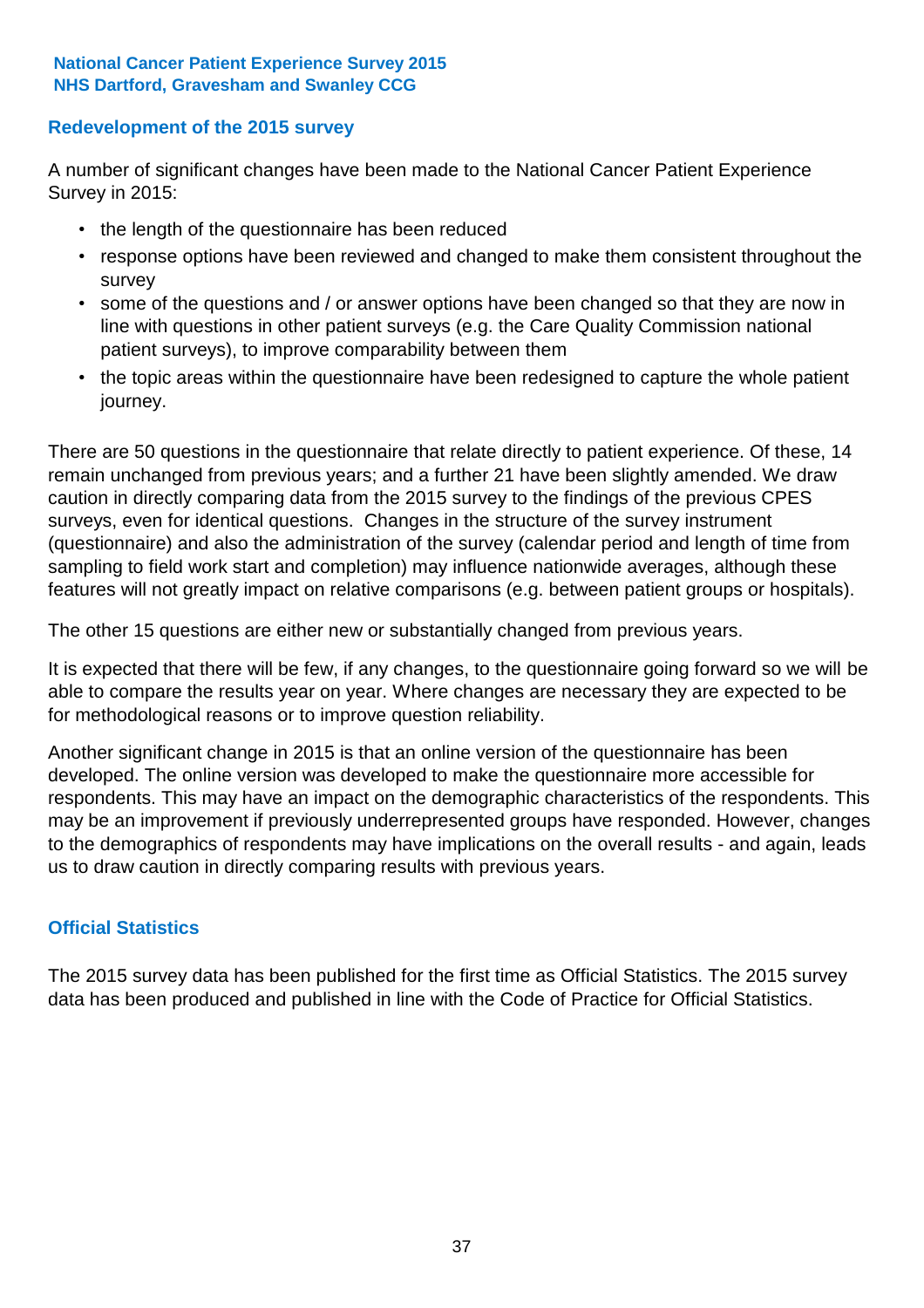### **Scoring methodologies**

49 of the 50 questions relating directly to patient experience have been summarised as the score of the percentage of patients who reported a positive experience. For example:

- question 6 asks: "Overall, how did you feel about the length of time you had to wait for your test to be done?". Responses have been recorded as positive only for those patients who selected the first option ("It was about right")
- question 11 asks: "When you were told you had cancer, were you given written information about the type of cancer you had?". Responses have been recorded as positive only for those patients who selected the first option ("Yes, and it was easy to understand").

Where options do not provide any information on positive/negative patient experience (e.g. "Don't know / can't remember"), they are excluded from the score.

The other question (question 59) asks respondents to rate their overall care on a scale of 0 to 10. Scores have been given as an average on this scale.

A copy of the 2015 questionnaire, marked up with all of these scoring conventions, is available at www.ncpes.co.uk

Further details on the scoring methodology can be found in the technical document for the survey, available at <u>www.ncpes.co.uk</u>

#### **Case-mix adjustment**

For the first time in 2015, case-mix adjusted findings are being presented alongside unadjusted results for CCGs. Case-mix adjustment allows us to account for the impact that differing patient populations might have on results. By using the case-mix adjusted estimates we can obtain a greater understanding of how a CCG is performing given their patient population.

The factors taken into account in this case-mix adjustment are gender, age, ethnic group, deprivation, and tumour group.

For further details on case-mix adjustment, please refer to the technical document for the survey, available at www.ncpes.co.uk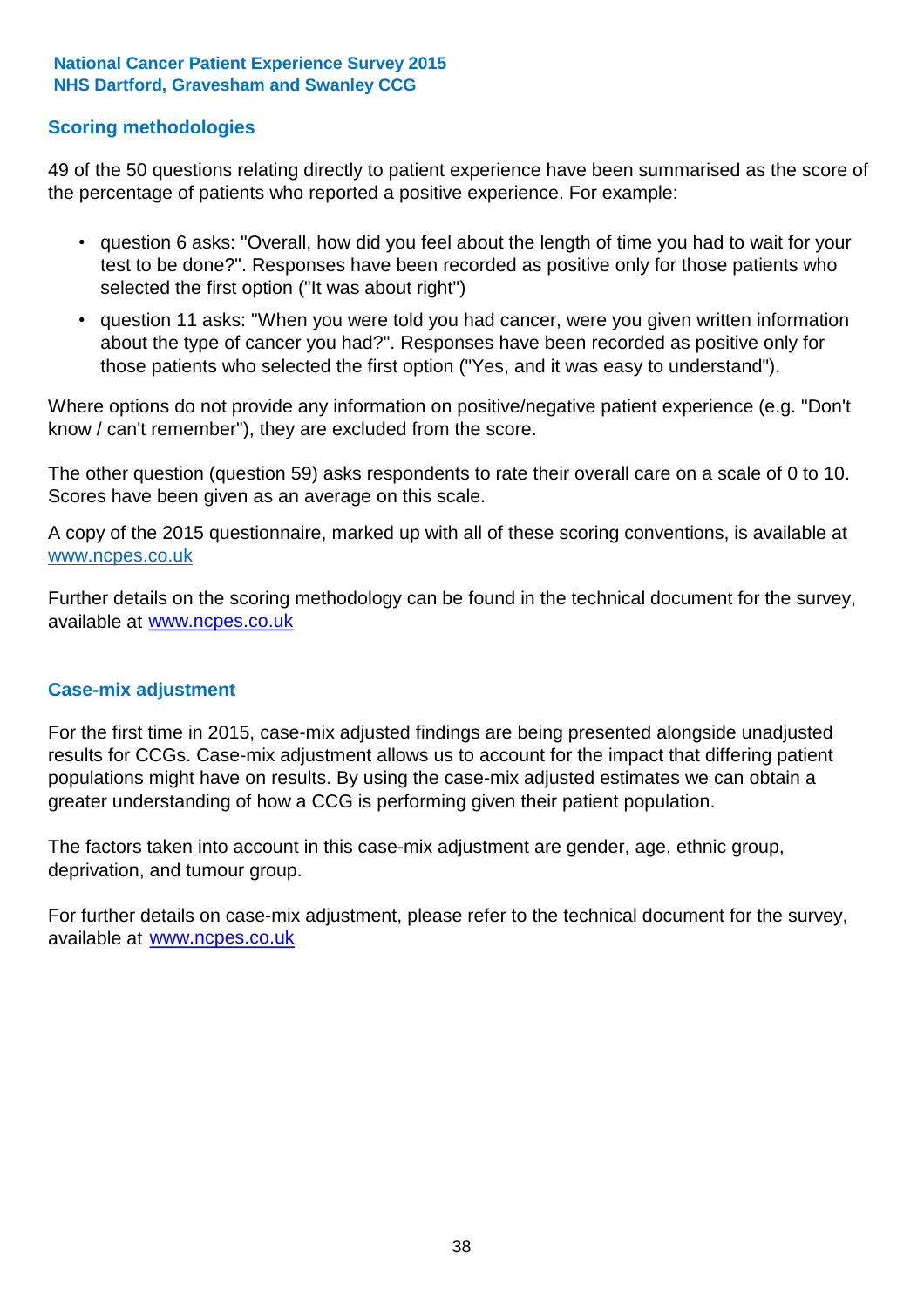### **Response Rates**

|                 | Sample<br><b>Size</b> | <b>Excluded</b> | Adjusted<br><b>Sample</b> | <b>Not</b><br>Returned Refused | Blank / | Completed | Response<br>Rate |
|-----------------|-----------------------|-----------------|---------------------------|--------------------------------|---------|-----------|------------------|
| <b>National</b> | 116,991               | 8.719           | 108,272                   | 33,168                         | 3.918   | 71,186    | 66%              |
| 09J             | 703                   | 59              | 644                       | 219                            | 20      | 405       | 63%              |

#### **Respondents by tumour group**

The tables below show the numbers of patients from each tumour group and the age and gender distribution of these patients.

| <b>Tumour Group</b>  | Number of<br>respondents* |  |  |
|----------------------|---------------------------|--|--|
| Brain / CNS          | $\overline{4}$            |  |  |
| <b>Breast</b>        | 74                        |  |  |
| Gynaecological       | 30                        |  |  |
| Colorectal / LGT     | 50                        |  |  |
| Lung                 | 26                        |  |  |
| <b>Skin</b>          | $\overline{4}$            |  |  |
| Haematological       | 82                        |  |  |
| <b>Upper Gastro</b>  | 25                        |  |  |
| Other                | 28                        |  |  |
| Urological           | 32                        |  |  |
| Prostate             | 33                        |  |  |
| Sarcoma              | 2                         |  |  |
| <b>Head and Neck</b> | 15                        |  |  |

*\* These figures may not match the numerator for all questions in the 'Comparisons by tumour group' section of this report, because not all questions were answered by all respondents.*

### **Respondents by age and gender**

The questionnaire asked respondents to give their year of birth. This information has been amalgamated into 8 age bands. The age and gender distribution for the CCG was as follows:

|             | 16-24 | 25-34 | 35-44                    | 45-54 | 55-64 | 65-74 | 75-84 | $85+$ | <b>Total</b> |
|-------------|-------|-------|--------------------------|-------|-------|-------|-------|-------|--------------|
| <b>Male</b> |       |       | ັ                        | 10    | 40    | 56    | 59    | 12    | 180          |
| Female      |       | ⌒     | 14                       | 24    | 50    | 75    | 53    |       | 225          |
| Total       |       |       | $\overline{\phantom{a}}$ | 34    | 90    | 131   | 112   | 18    | 405          |